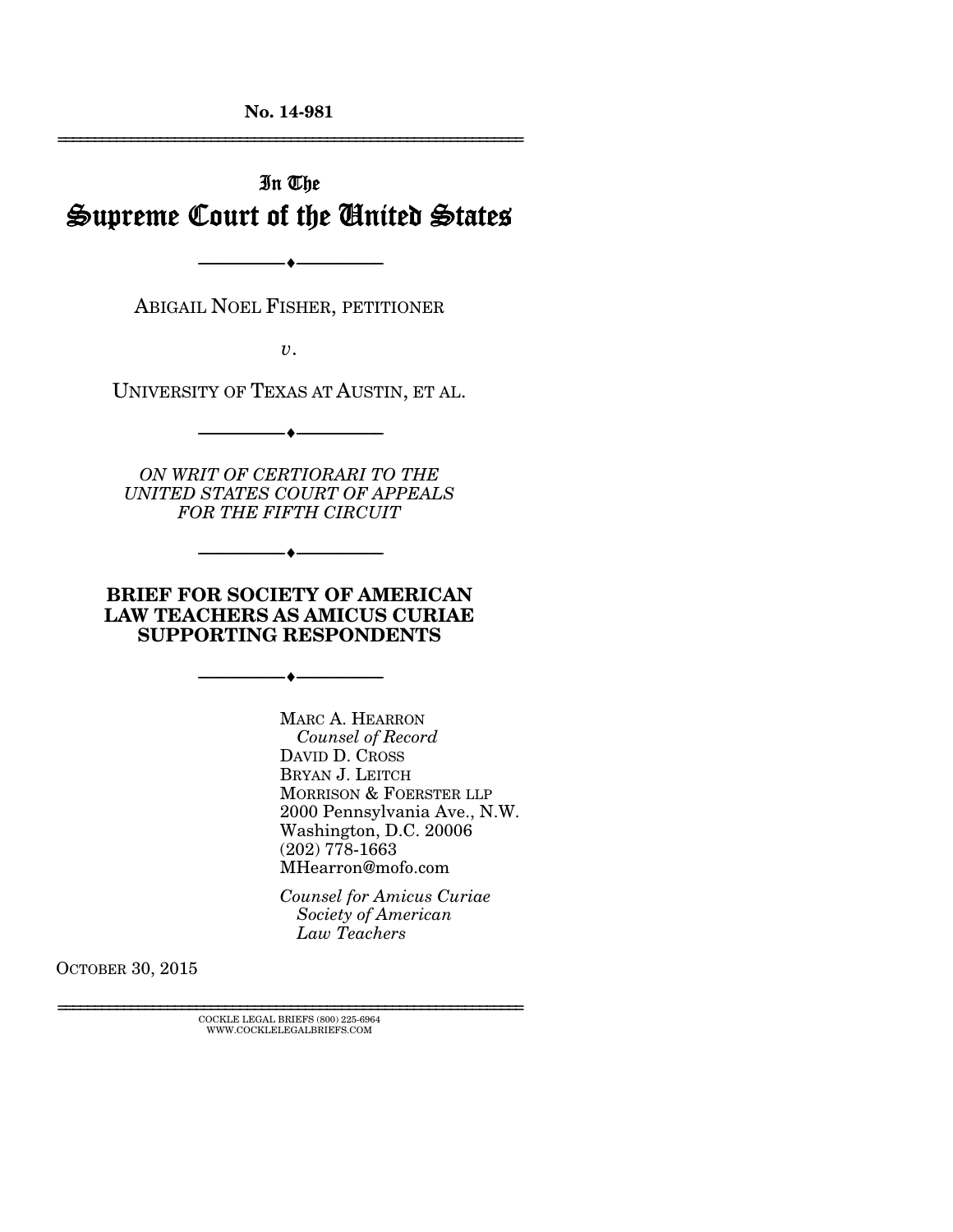# TABLE OF CONTENTS

|                |    |                                                                                                                                                         | iii |
|----------------|----|---------------------------------------------------------------------------------------------------------------------------------------------------------|-----|
|                |    | INTEREST OF AMICUS CURIAE                                                                                                                               | 1   |
|                |    | INTRODUCTION AND SUMMARY OF ARGU-                                                                                                                       | 4   |
|                |    |                                                                                                                                                         | 6   |
| $\mathbf{I}$ . |    | <b>COLLEGES AND UNIVERSITIES HAVE</b><br>A COMPELLING INTEREST IN ACHIEV-<br>ING QUALITATIVE, HOLISTIC DIVER-                                           |     |
|                |    |                                                                                                                                                         | 6   |
|                |    | A. The Court Has Recognized A Compel-<br>ling Interest In Seeking Diversity's                                                                           | 6   |
|                |    | B. The Holistic Diversity That The Uni-<br>versity Of Texas's Admissions Program<br>Seeks Is Exactly The Type Of Diversity<br>This Court Has Encouraged | 8   |
|                | C. | Holistic Diversity Produces Profound                                                                                                                    | 10  |
|                |    | D. The United States' International Com-<br>mitments Support Holistic-Review Pro-                                                                       | 15  |
| II.            |    | THE UNIVERSITY OF TEXAS'S INDI-<br>VIDUALIZED ADMISSIONS POLICY IS<br>NARROWLY TAILORED TO ATTAIN THE<br>EDUCATIONAL BENEFITS OF QUALI-                 |     |
|                |    | TATIVE, HOLISTIC DIVERSITY                                                                                                                              | 16  |
|                |    | A. The University Of Texas's Admissions<br>Policy Is Holistic And Individualized                                                                        | 17  |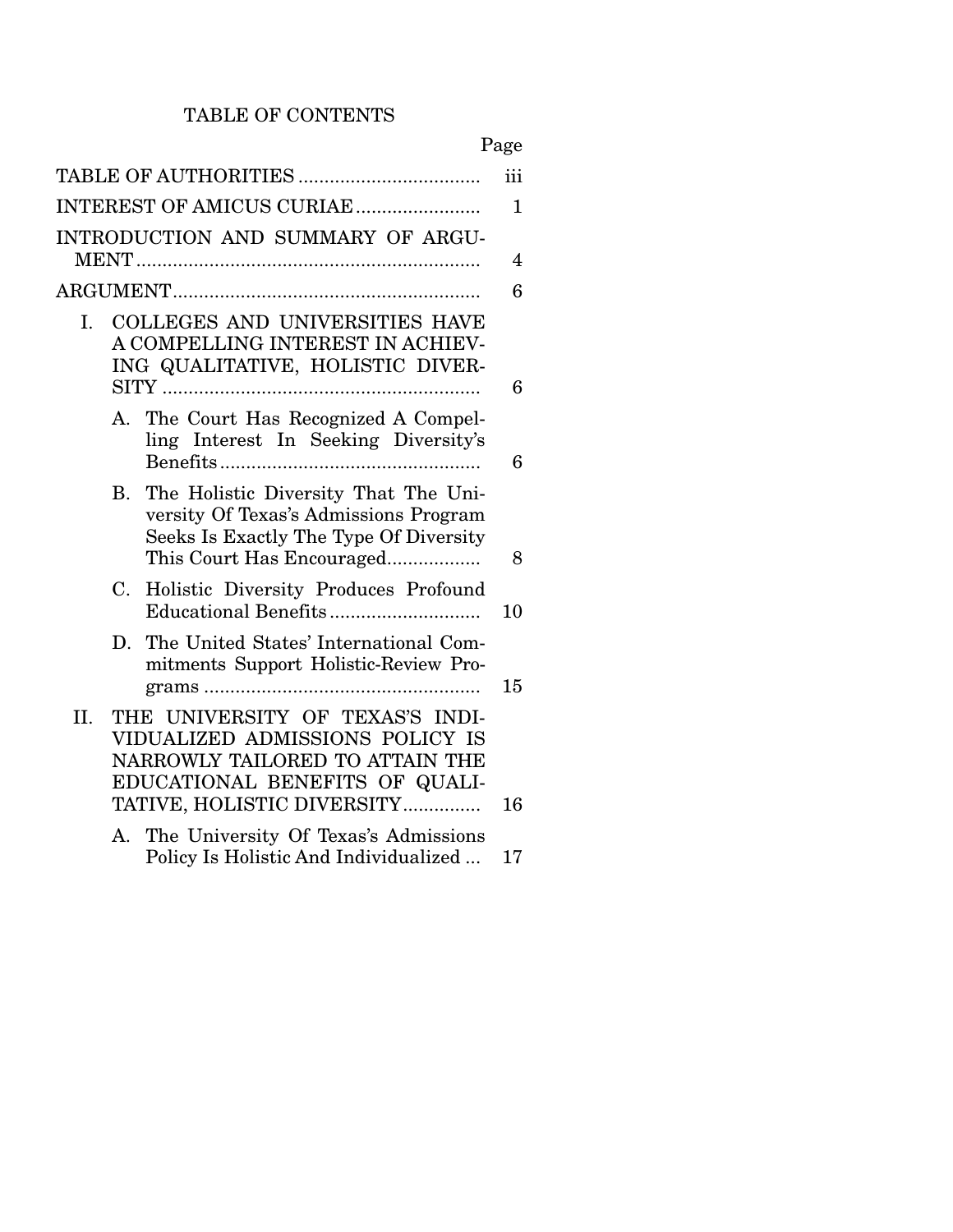TABLE OF CONTENTS—Continued

|                                                                                                                                                           | Page |
|-----------------------------------------------------------------------------------------------------------------------------------------------------------|------|
| B. The University Of Texas's Holistic-Re-<br>view Program Is Necessary To Attain                                                                          | 18   |
| <b>Purportedly "Race Neutral" Alternatives</b><br>C.<br>Do Not Achieve Holistic Diversity                                                                 | 22   |
| 1. The Top 10% Plan is not a "race neu-<br>tral" alternative to a holistic admis-                                                                         | 22   |
| 2. Holistic admissions programs must<br>be race conscious, else they are not                                                                              | 23   |
| 3. Eliminating consideration of race<br>from holistic review would penalize<br>applicants for whom race is central<br>to their identities and experiences | 26   |
| EVEN IF THE UNIVERSITY OF TEXAS'S<br>III.<br>PLAN IS NOT NARROWLY TAILORED,<br>CONSIDERATION OF RACE MUST BE<br>PERMITTED IN OTHER CIRCUM-                | 29   |
|                                                                                                                                                           | 34   |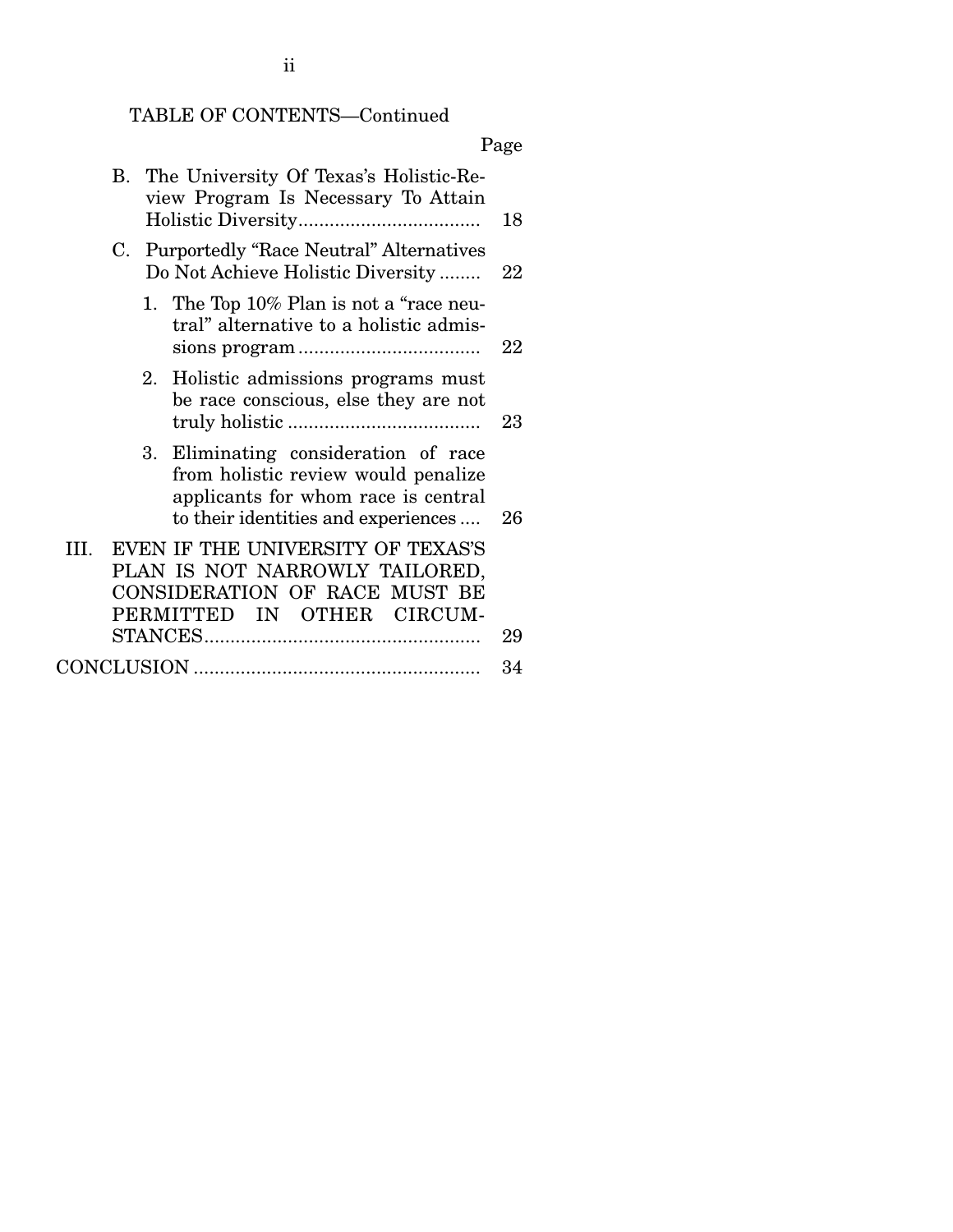# Page

# CASES

| Bush v. Vera, 517 U.S. 952 (1996)17                                                                                                                                                           |
|-----------------------------------------------------------------------------------------------------------------------------------------------------------------------------------------------|
| Christian Legal Soc'y Chapter of the Univ. of<br>Cal. v. Martinez, 561 U.S. 661 (2010)11, 14                                                                                                  |
| Dickerson v. United States, 530 U.S. 428 (2000)33                                                                                                                                             |
| Fisher v. Univ. of Texas at Austin, 133 S. Ct.<br>2411 (2013)  2, 4, 7, 8, 11, 12, 17, 18, 19, 21, 31                                                                                         |
| Grutter v. Bollinger, 539 U.S. 306<br>$(2003)$ 2, 7, 8, 9, 10, 13, 18, 19, 24, 29, 30, 31                                                                                                     |
| Kimble v. Marvel Entertainment, LLC, 135                                                                                                                                                      |
|                                                                                                                                                                                               |
| Parents Involved in Community Schools v.<br>Seattle School District No. 1, 551 U.S. 701                                                                                                       |
| Pennsylvania v. Union Gas Co., 491 U.S. 1                                                                                                                                                     |
|                                                                                                                                                                                               |
| Regents of the Univ. of Cal. v. Bakke, 438 U.S.<br>265 (1978) 2, 6, 7, 8, 10, 21, 24, 27, 28, 30, 31, 33                                                                                      |
| Schuette v. v. Coalition to Defend Affirmative<br>Action, Intergration and Immigrant Rights<br>and Fight for Equality By Any Means Neces-<br>sary (BAMN), 134 S. Ct. 1623 (2014) 2, 7, 10, 21 |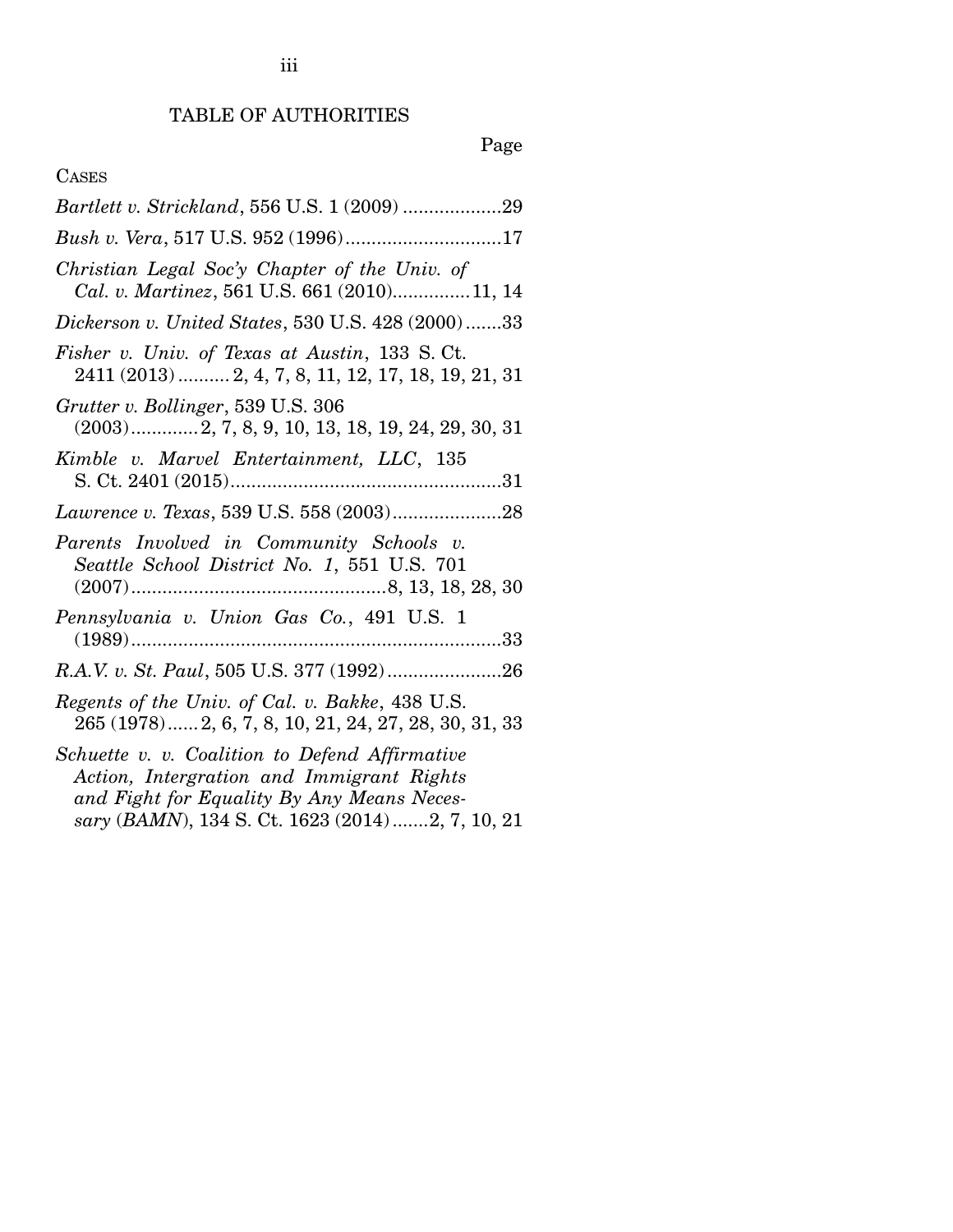# TABLE OF AUTHORITIES—Continued

| Page                                                                                                                                                                                                                                 |
|--------------------------------------------------------------------------------------------------------------------------------------------------------------------------------------------------------------------------------------|
| Sweatt v. Painter, 339 U.S. 629 (1950)12                                                                                                                                                                                             |
| Williams-Yulee v. Fla. Bar, 135 S.Ct. 1656                                                                                                                                                                                           |
| <b>OTHER AUTHORITIES</b>                                                                                                                                                                                                             |
|                                                                                                                                                                                                                                      |
| 2015 Inside Higher Ed Survey of College &<br>University Admissions Directors31                                                                                                                                                       |
| International Convention on the Elimination of<br>All Forms of Racial Discrimination, 660<br>U.N.T.S. 195, entered into force Jan. 4, 196915                                                                                         |
| International Covenant on Civil and Political<br>Rights, GA. Res 2200A (XXI), 21 U.N. GAOR<br>Supp. (No. 16), U.N. Doc. A/6316 (1966), 993<br>U.N.T.S. 3, entered into force Jan. 3, 197616                                          |
| Akhil Reed Amar & Neal Kumar Katyal,<br>Bakke's Fate, 43 UCLA L. Rev. 1745 (1996) 32                                                                                                                                                 |
| Charles W. Anderson, <i>Prescribing the Life of</i>                                                                                                                                                                                  |
| Mario L. Barnes, Erwin Chemerinsky, & Angela<br>Onwuachi-Willig, Judging Opportunity Lost:<br>Assessing the Viability of Race-Based Affirm-<br>ative Action After Fisher v. University of<br>Texas, 62 UCLA L. Rev. 272 (2015)24, 27 |
| Alexander M. Bickel & Philip B. Kurland,<br>DeFunis Is Moot—The Issue Is Not, 1 Learn-                                                                                                                                               |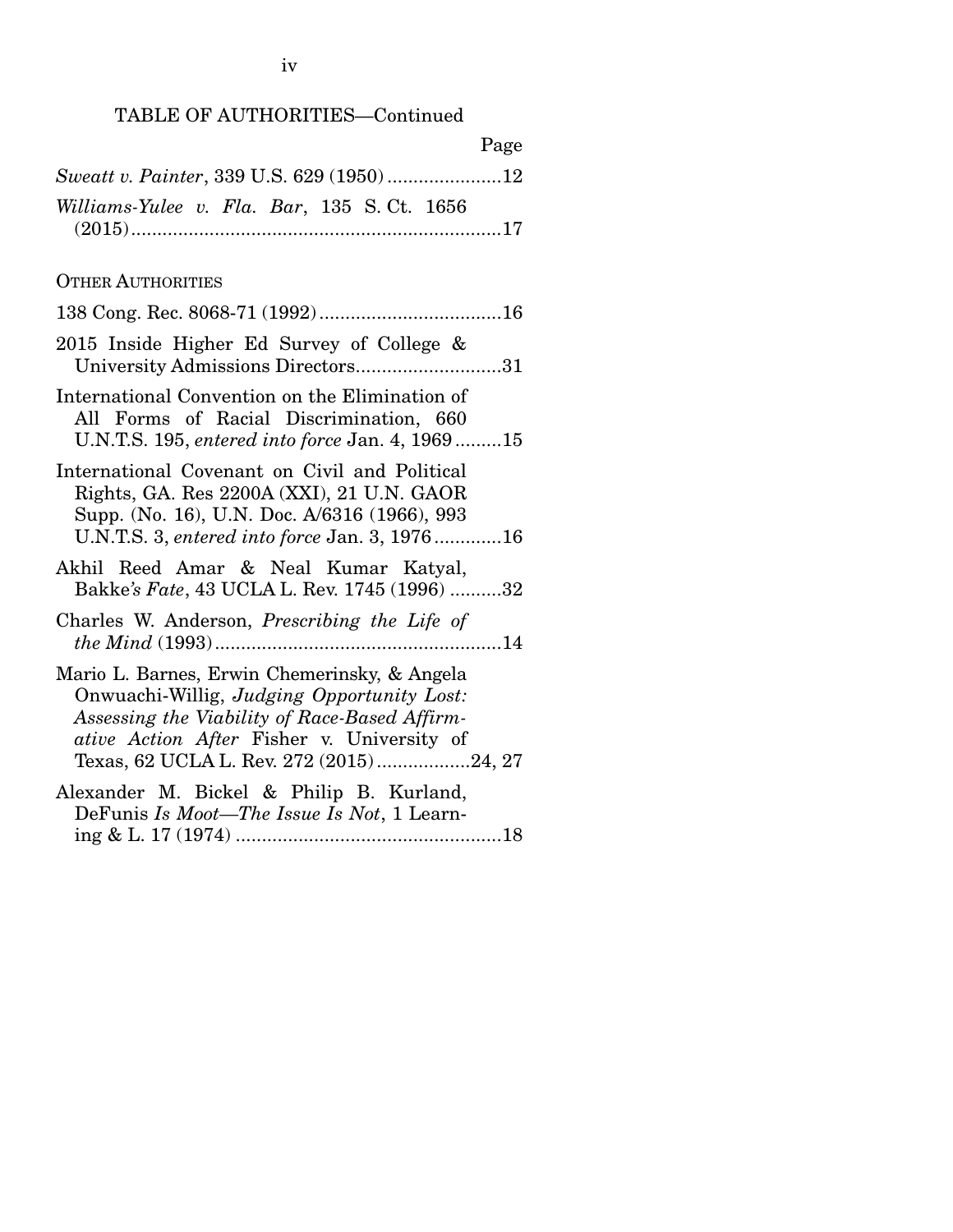# TABLE OF AUTHORITIES—Continued

| Page                                                                                                                                                                                       |
|--------------------------------------------------------------------------------------------------------------------------------------------------------------------------------------------|
| Robert J. Bork, A Murky Future, 2 Reg. 36<br>32                                                                                                                                            |
| Devon W. Carbado & Cheryl I. Harris, The New<br>Racial Preferences, 96 Cal. L. Rev. 1139                                                                                                   |
| Devon W. Carbado, Intraracial Diversity, 60<br>UCLA L. Rev. 1130 (2013)14, 24                                                                                                              |
| Guy-Uriel E. Charles, Racial Identity, Electoral<br>Structures, and the First Amendment Right<br>of Association, 91 Cal. L. Rev. 1209 (2003) 28                                            |
| Marjorie Cohn, Essay, Affirmative Action and<br>the Equality Principle in Human Rights<br>Treaties: United States' Violation of Its Inter-<br>national Obligations, 43 Va. J. Int'l L. 249 |
| Okianer Christian Dark, Incorporating Issues<br>of Race, Gender, Class, Sexual Orientation,<br>and Disability into Law School Teaching, 32                                                 |
| Charles E. Daye, et al., Does Race Matter in<br>Educational Diversity? A Legal and Empiri-<br>cal Analysis, 13 Rutgers Race & L. Rev. 75-S                                                 |
| Meera E. Deo, <i>Empirically Derived Compelling</i><br>State Interests in Affirmative Action Juris-<br>prudence, 65 Hastings L.J. 661 (2014)10, 12, 13                                     |
| Meera E. Deo, Faculty Insights on Educational<br>Diversity, 83 Fordham L. Rev. 3115                                                                                                        |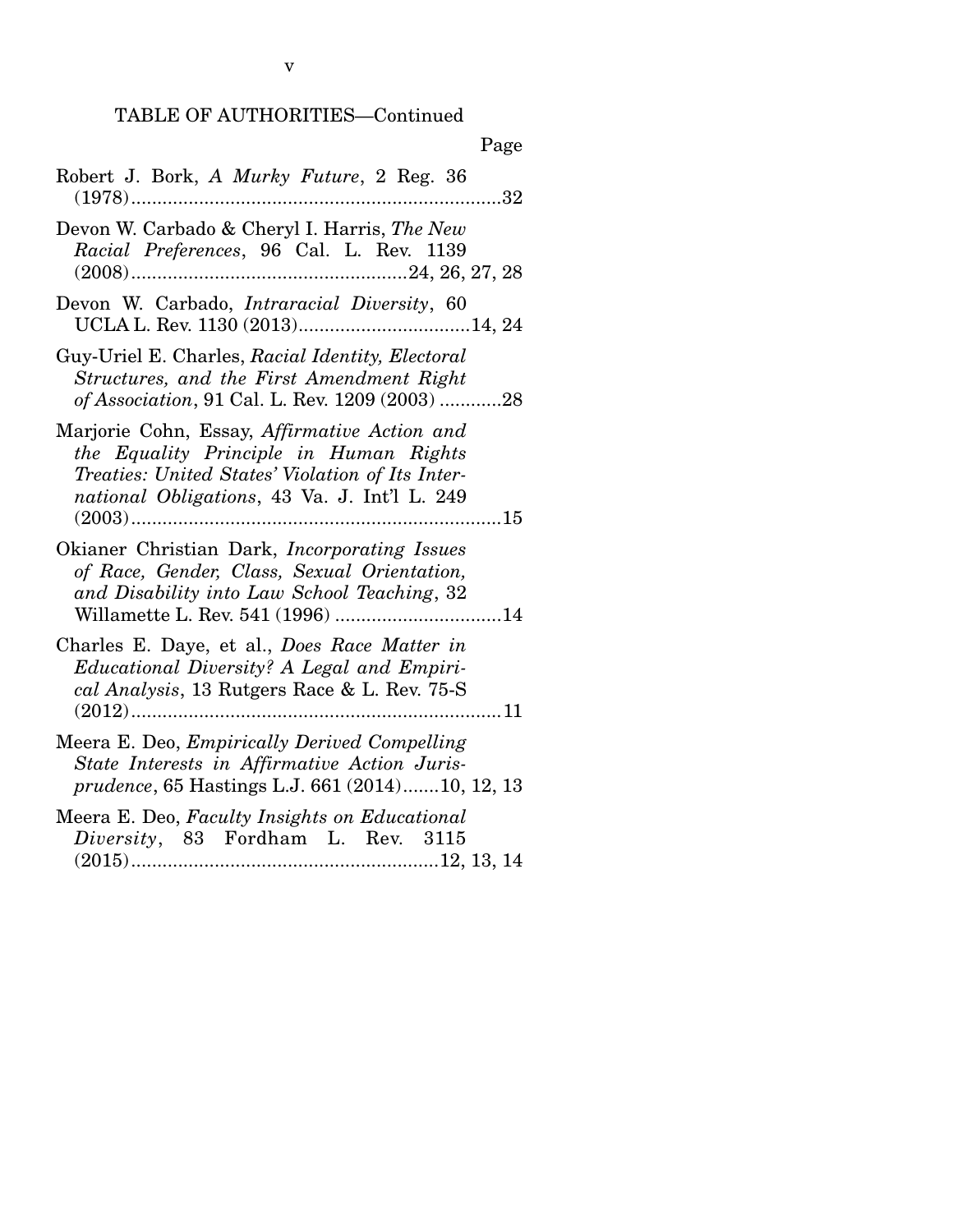vi

TABLE OF AUTHORITIES—Continued

# Page

| Meera E. Deo, The Promise of Grutter: Diverse<br>Interactions at the University of Michigan Law<br>School, 17 Mich. J. Race & L. 63 (2011)11, 12, 13                                      |
|-------------------------------------------------------------------------------------------------------------------------------------------------------------------------------------------|
| Richard A. Epstein, The Classical Liberal Con-                                                                                                                                            |
| Charles Fried, Saying What The Law Is (2004)32                                                                                                                                            |
| Rex D. Glensy, The Use of International Law in<br>U.S. Constitutional Adjudication, 25 Emory                                                                                              |
| Patricia Gurin, The Compelling Needs for Di-<br>versity in Higher Education (Expert Report<br>of Patricia Gurin), 5 Mich. J. Race & L. 363                                                |
| Vinay Harpalani, Diversity Within Racial Groups<br>and the Constitutionality of Race-Conscious<br>Admissions, 15 J. Const. L. 463 (2012)18, 19                                            |
| Vinay Harpalani, Fisher's Fishing Expedition,<br>15 U. Pa. J. Const. L. Heightened Scrutiny                                                                                               |
| Vinay Harpalani, Narrowly Tailored but<br>Broadly Compelling: Defending Race-<br>Conscious Admissions After Fisher, 45 Seton                                                              |
| Catherine L. Horn & Stella M. Flores, The<br>Civil Rights Project: Harvard University, Per-<br>cent Plans in College Admissions: A Compar-<br>ative Analysis of Three States' Experiences |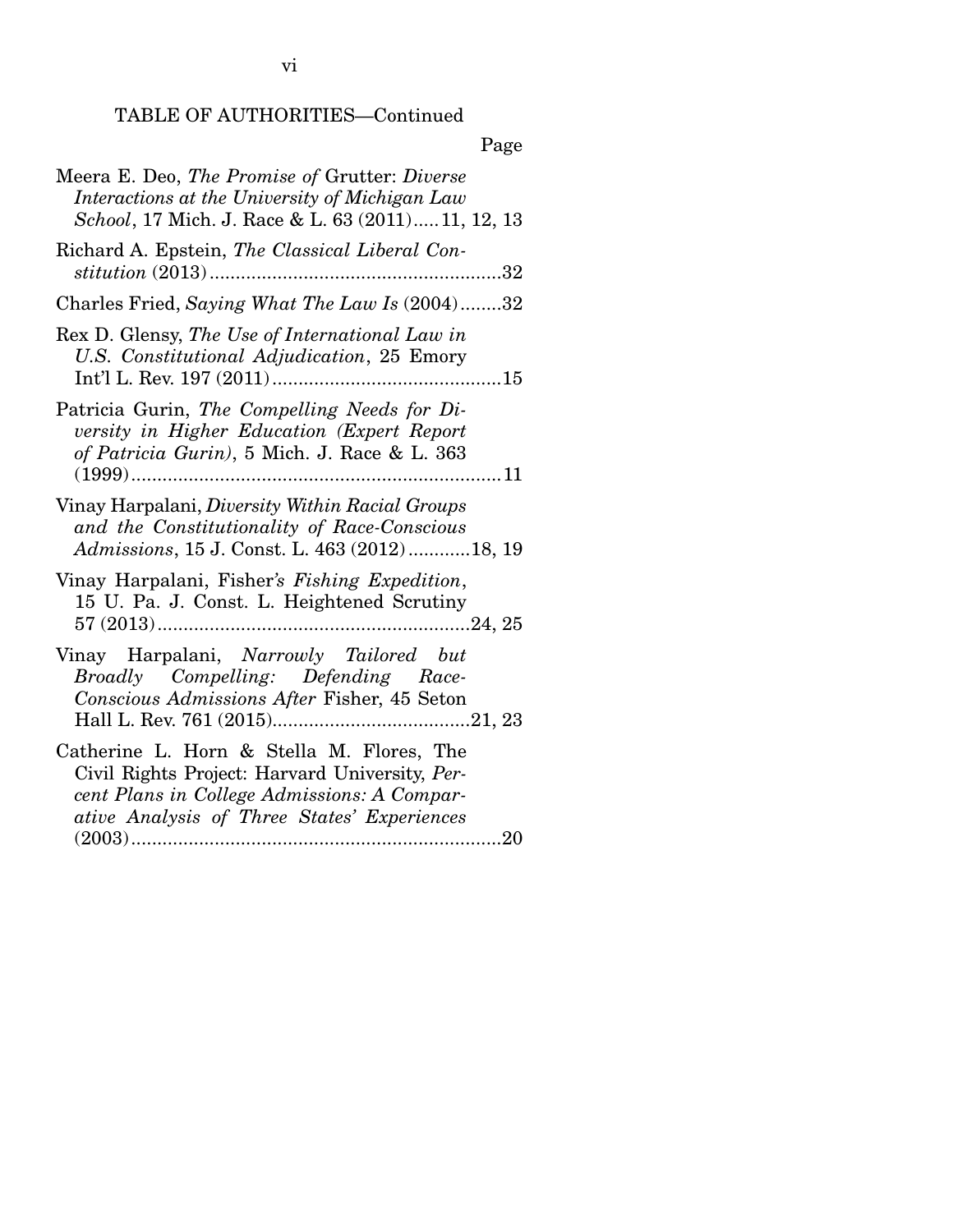vii

# TABLE OF AUTHORITIES—Continued

| ×<br>I |
|--------|
|--------|

| Neal Kumar Katyal, The Promise and Precon-<br>dition of Educational Autonomy, 31 Hastings                                                                                                     |  |
|-----------------------------------------------------------------------------------------------------------------------------------------------------------------------------------------------|--|
| Mark S. Kende, Is Bakke Now a Super-Precedent<br>and Does it Matter? The U.S. Supreme Court's<br>Updated Constitutional Approach to Affirma-<br>tive Action in Fisher, 16 U. Pa. J. Const. L. |  |
| William C. Kidder, Misshaping the River: Prop-<br>osition 209 and Lessons for the Fisher Case,                                                                                                |  |
| Linda Hamilton Krieger, Content of Our Cate-<br>gories: A Cognitive Bias Approach to Discrimi-<br>nation and Equal Employment Opportunity,<br>.26                                             |  |
| Alan Krueger, et al., Race, Income and College<br>in 25 Years: The Continuing Legacy of Segre-<br>gation and Discrimination (Nat'l Bureau of<br>Econ. Res., Working Paper 11445, June 2005)20 |  |
| Tamar Lewin & Richard Pérez-Peña, Colleges<br><b>Brace for Uncertainty as Court Reviews Race</b><br><i>in Admissions, N.Y. Times (July 1, 2015) 32</i>                                        |  |
| Marvin Lim, Percent Plans: A "Workable, Race-<br>Neutral Alternative" To Affirmative Action?,                                                                                                 |  |
| Jordan J. Paust, Essay, Race-Based Affirmative<br>Action and International Law, 18 Mich. J.                                                                                                   |  |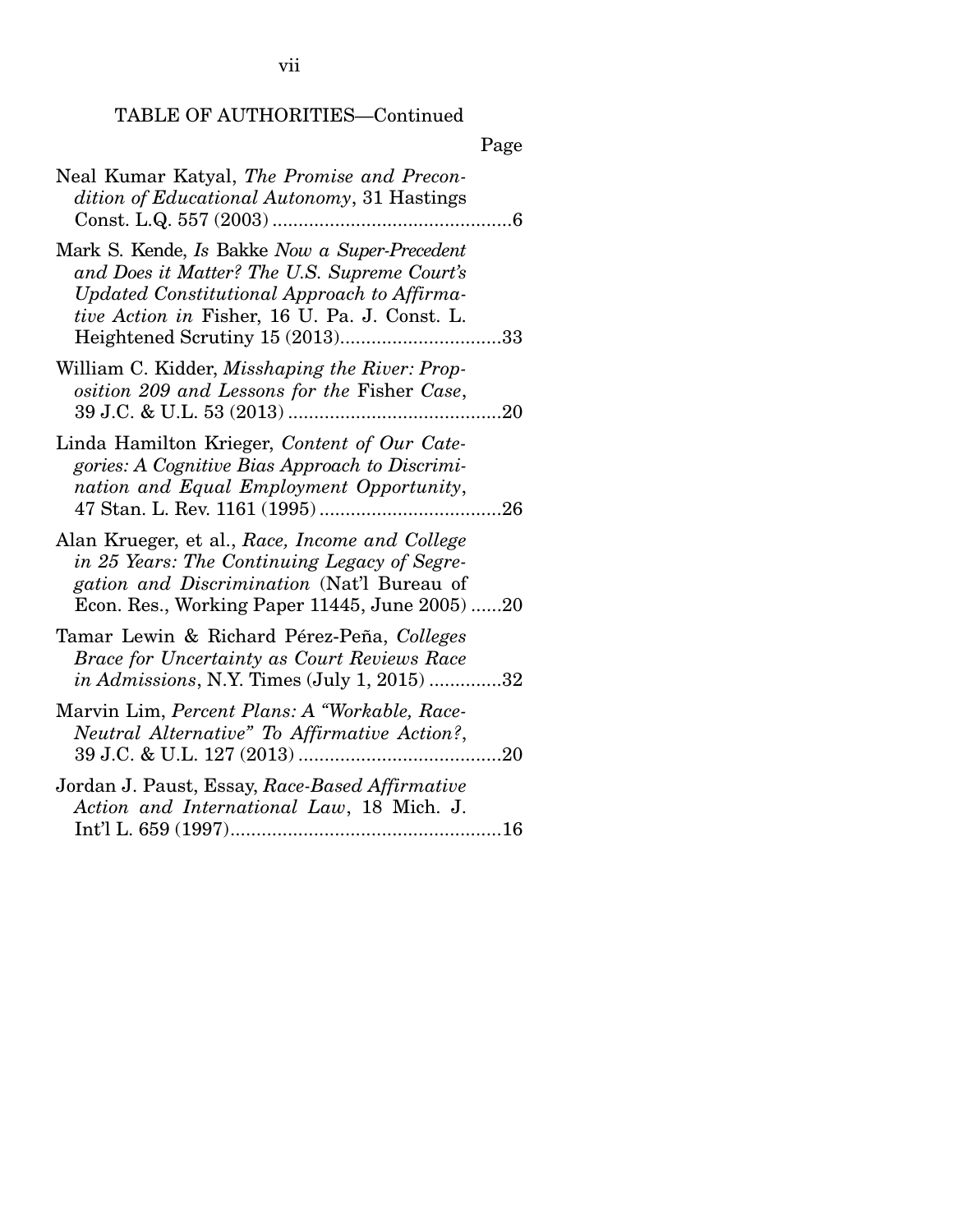viii

# TABLE OF AUTHORITIES—Continued

Page

| Andy Sharma, Ann Moss Joyner, & Ashley<br>Osment, Adverse Impact of Racial Isolation<br>on Student Performance: A Study in North<br>Carolina, 22 Educ. Pol'y Analysis Archives, |  |
|---------------------------------------------------------------------------------------------------------------------------------------------------------------------------------|--|
| Society of American Law Teachers, Racial Dis-<br>crimination in the Legal Profession (June 30,                                                                                  |  |
| Amos Tversky & Daniel Kahneman, Judgment<br>Under Uncertainty: Heuristics and Biases,                                                                                           |  |
| Daniel M. Wegner, et al., <i>Paradoxical Effects</i><br>of Thought Suppression, 53 J. Personality &                                                                             |  |
| J. Harvie Wilkinson III, From Brown to Bakke                                                                                                                                    |  |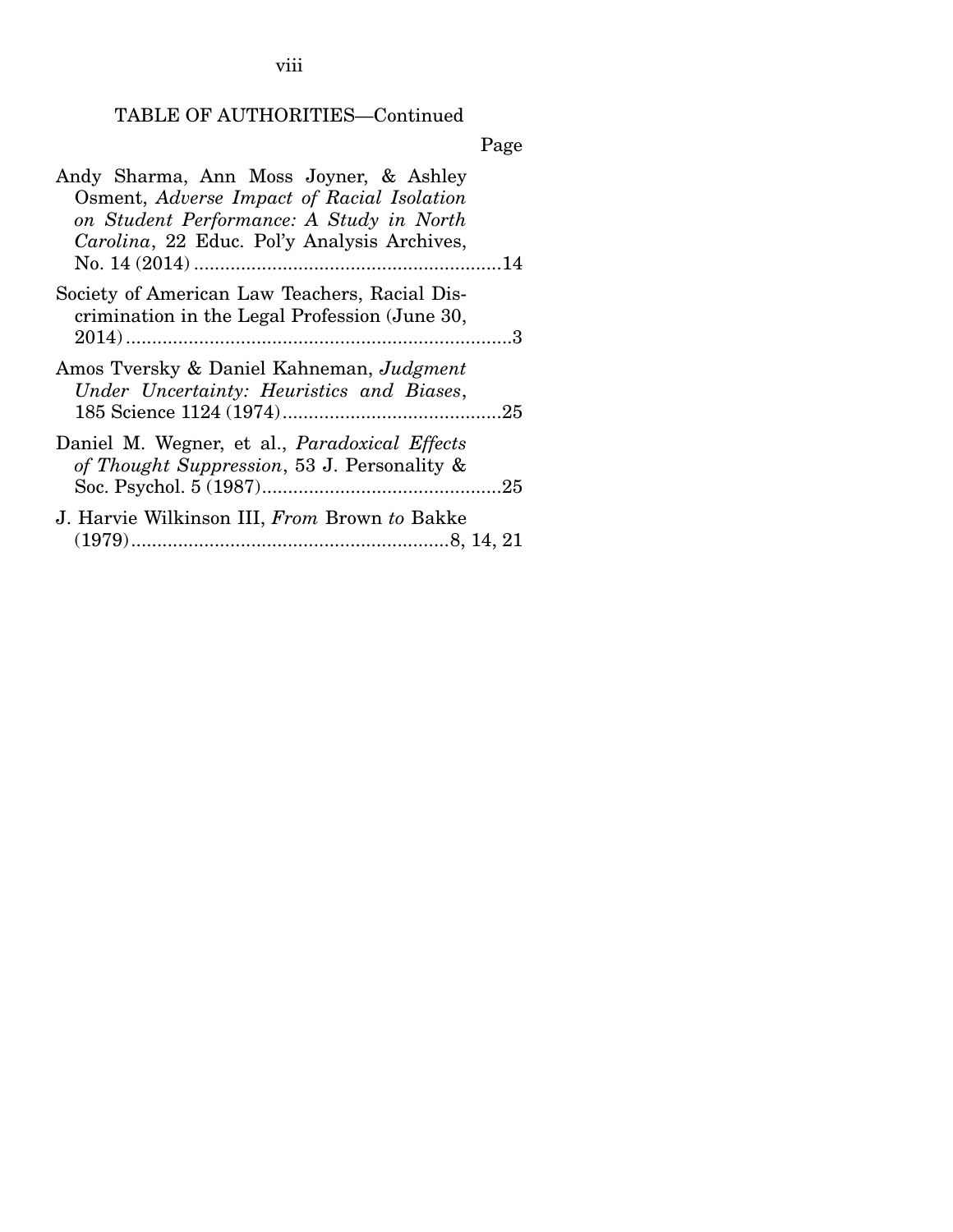### **BRIEF FOR SOCIETY OF AMERICAN LAW TEACHERS AS AMICUS CURIAE SUPPORTING RESPONDENTS**<sup>1</sup>

 The Society of American Law Teachers respectfully submits this brief as amicus curiae in support of respondents.

#### **INTEREST OF AMICUS CURIAE**

 Founded in 1973, the Society of American Law Teachers ("SALT") is the largest independent membership organization of legal academics in the United States. Law professors, deans, librarians, and administrators from more than 200 law schools make up SALT's membership. Virtually all active SALT members hold full-time positions in legal education.

 Central to SALT's mission is its commitment to "mak[ing] the legal profession more inclusive and reflective of the great diversity of this nation." SALT understands that the most effective way to make collegiate, graduate, and professional academic programs more representative of our Nation's diverse populations is to utilize holistic admissions processes

<sup>&</sup>lt;sup>1</sup> Letters from the parties providing blanket consent to the filing of amicus briefs are on file with the Clerk of the Court. No counsel for a party authored this brief in whole or in part, and no party or counsel for a party made a monetary contribution intended to fund the preparation or submission of the brief. No person other than amicus curiae, its members, or its counsel made a monetary contribution to the preparation or submission of this brief.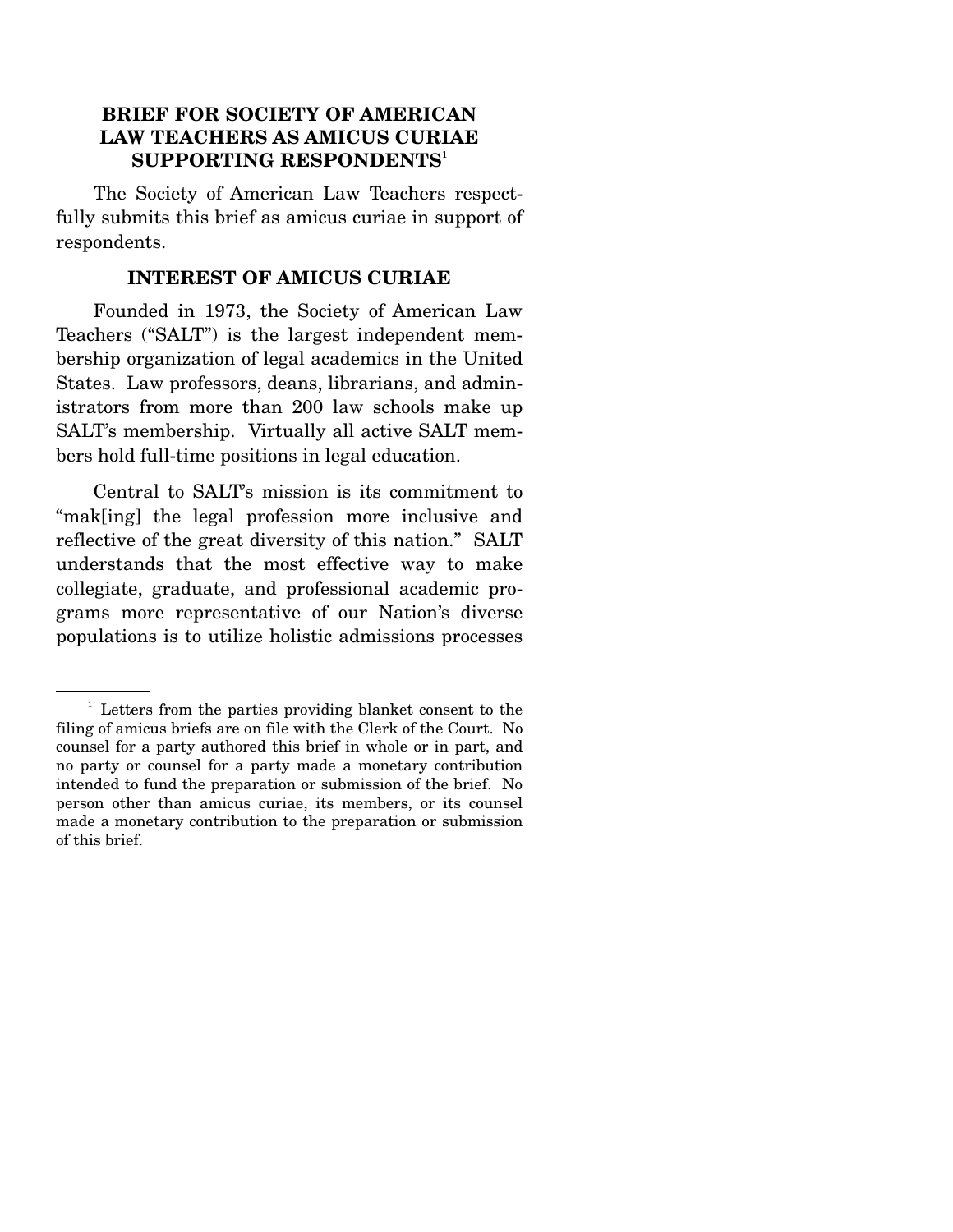that incorporate race consciousness as one of many factors. Since the Court's decision in *Grutter v. Bollinger*, 539 U.S. 306 (2003), positive steps toward diversity have been realized, but African Americans and Latinos, in particular, remain woefully underrepresented at all levels of higher education. Until this imbalance is corrected, race-conscious affirmativeaction programs remain a necessity.

 SALT has supported race-conscious admission policies before this Court in four previous cases. In 1978, SALT filed a brief amicus curiae in support of petitioner in *Regents of the University of California v. Bakke*, 438 U.S. 265 (1978). In 2003, SALT filed a brief amicus curiae in support of the University of Michigan Law School in *Grutter*. SALT also supported the University of Texas with a brief amicus curiae in *Fisher v. University of Texas at Austin* ("*Fisher I*"), 133 S. Ct. 2411 (2013), and, most recently, supported respondents in *Schuette v. Coalition to Defend Affirmative Action, Intergration and Immigrant Rights and Fight for Equality By Any Means Necessary* (*BAMN*), 134 S. Ct. 1623 (2014).

 SALT's support of diversity in legal education has not been limited to the filing of briefs amicus curiae. It has organized many scholarly conferences; supported studies of bias in standardized testing, including the LSAT and state bar exams; created programs to mentor diverse minorities, including young academics, law students, and potential law students; and led efforts to assure financial support for low-income law students. SALT also recently submitted a shadow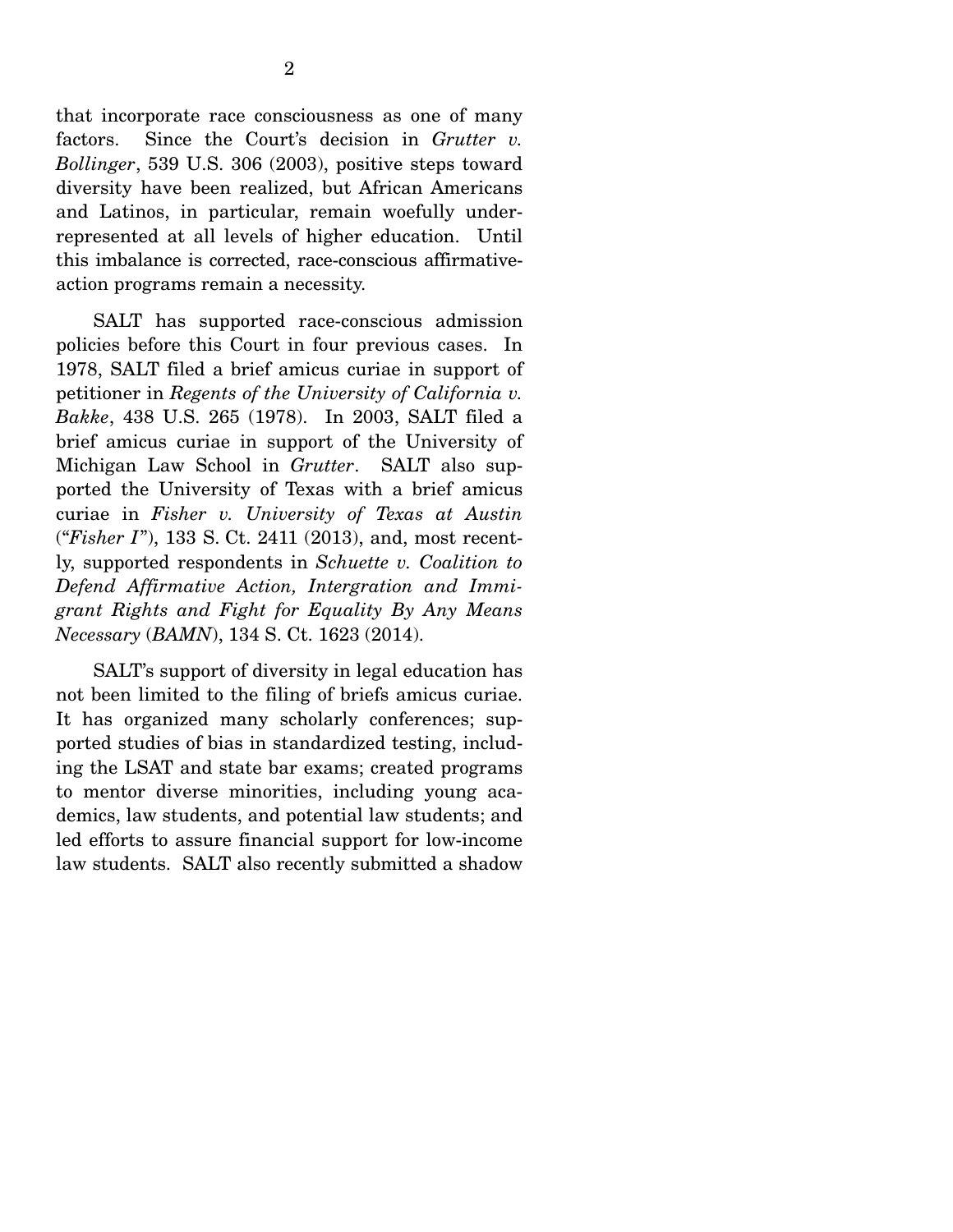report on Racial Discrimination in the Legal Profession to the United Nations Committee on the Elimination of Racial Discrimination (June 30, 2014), http://www.saltlaw.org/wp-content/uploads/2014/07/ June-30-SALT-FINAL-to-CERD-2.pdf.

 The issues raised in the present case are of particular concern to SALT and its membership. Although this case is focused on undergraduate admissions, SALT recognizes that each law school's ability to admit a strong and diverse entering class is directly tied to the pool of available college graduates. A ruling against the University of Texas will be followed by public universities across the Nation. If universities throughout the country are forced to abandon raceconscious admission programs, the number of racially diverse undergraduate students will decrease dramatically. In turn, the pool of graduates entering the legal profession, government service, and positions of leadership in the private sector will not reflect the diverse talents, resources and capabilities of this Nation.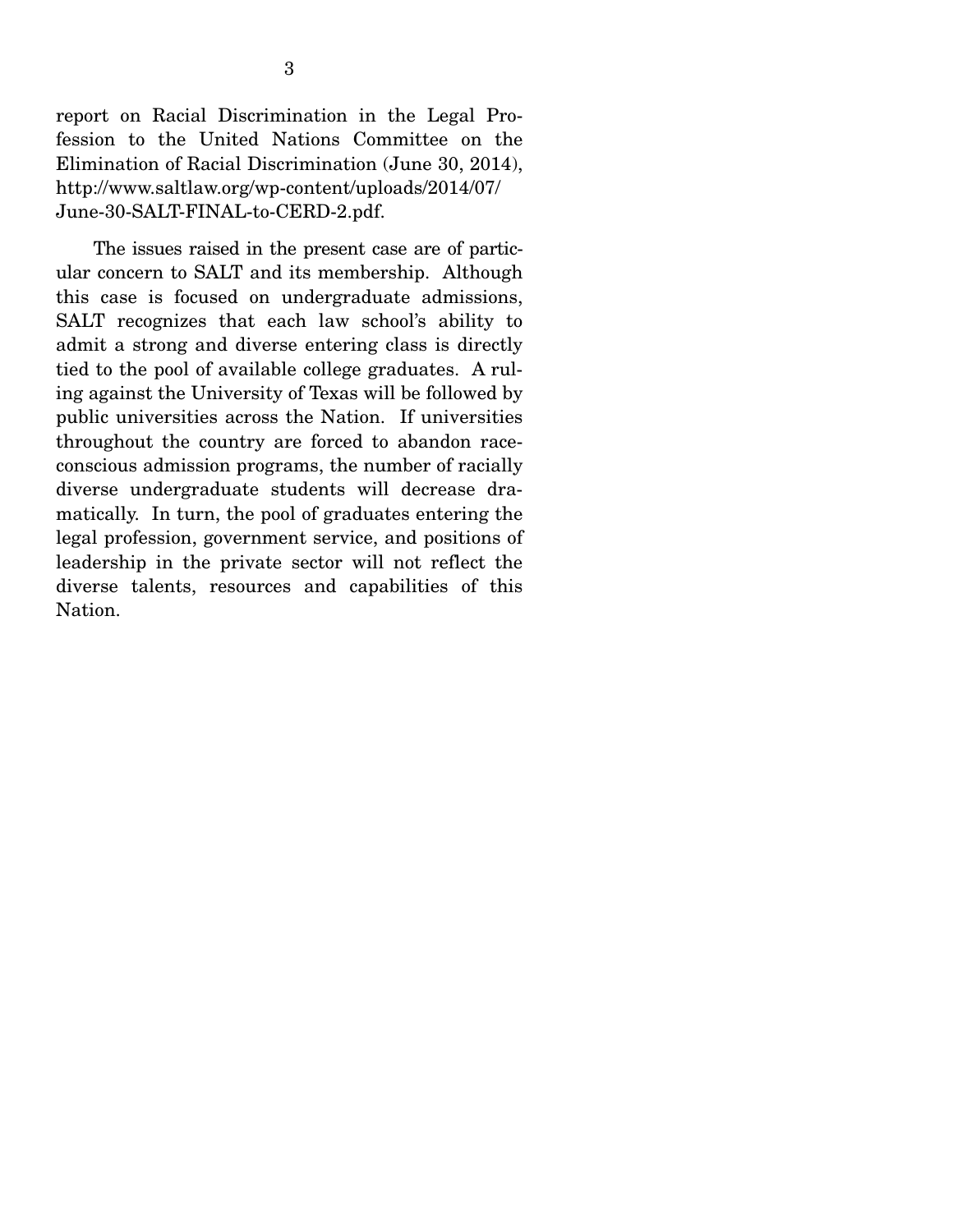### **INTRODUCTION AND SUMMARY OF ARGUMENT**

 For nearly four decades, this Court has held that race-conscious admissions policies satisfy the Equal Protection Clause when race is employed as "a positive or favorable factor" to "achiev[e] the educational benefits of a more diverse student body." *Fisher I*, 133 S. Ct. at 2417. The Fifth Circuit's decision is faithful to that principle and should be affirmed.

 The University of Texas selects applicants based on multiple criteria to secure the numerous educational benefits that come from having an accomplished, diverse, and vibrant student body. Although many students are admitted based solely on class rank, others are evaluated holistically to identify those students whose accomplishments transcend impersonal measurement. In evaluating the latter group, the University's holistic-review program treats each applicant as an individual, considering each person's unique set of experiences, activities, interests, honors, economic circumstances, and race—but without assigning a fixed weight to any particular factor.

 Such review is necessary to achieve the University of Texas's educational mission, which includes providing students a holistically diverse educational environment. As this Court has explained, holistic diversity involves more than simply achieving a predetermined racial balance—or fulfilling a quota. Rather, holistic diversity demands an educational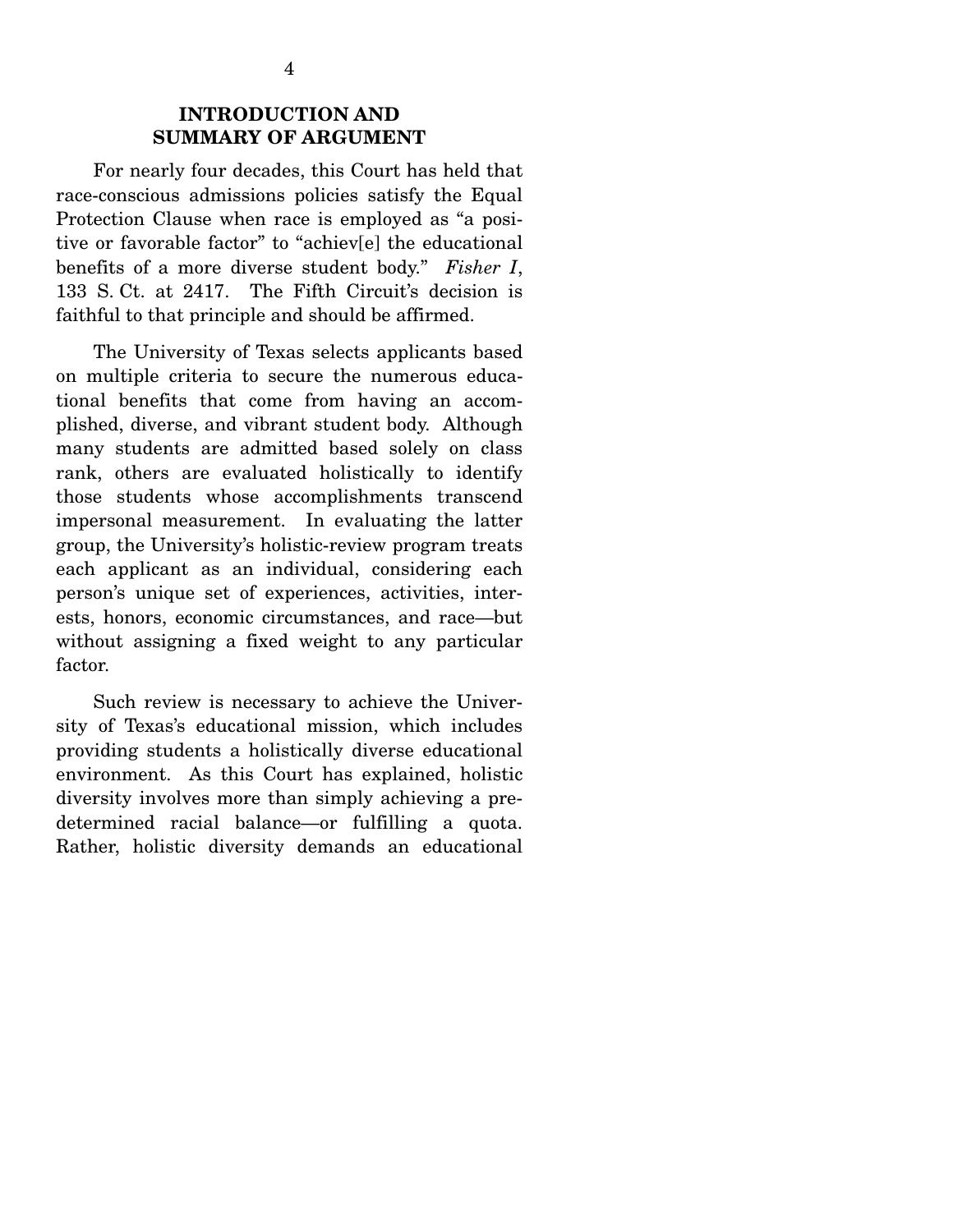environment rich with diversity of viewpoint, diversity of experience, diversity of talent, and—if a school chooses—diversity of race. In the University's considered judgment, it could not achieve the educational benefits of true holistic diversity without modestly considering race in the context of each individual's other attributes, talents, and experiences.

 To be sure, the University's Top 10% Plan achieved a significant degree of purely numerical racial diversity. But following years of experience with that program, the University's expert academicians concluded that simply increasing the percentage of minority students did not provide the educational benefits of holistic diversity. Because individuals of the same race do not invariably think alike, the University determined that greater diversity of race did not invariably translate into greater diversity of viewpoint, experience, or talent. Accordingly, the University realized that race-conscious holistic review was the only workable means of achieving its vision of true holistic diversity—in both an *inter*- and *intra*racial sense. That is precisely the sort of expert academic judgment to which this Court has virtually always deferred.

 Moreover, the University of Texas did not arrive at its considered judgment in a vacuum. Rather, like countless other institutions, the University expressly relied upon this Court's long line of decisions affirming—and *re*affirming—the wide latitude universities enjoy to pursue holistic diversity through modest race-conscious means. To invalidate the University's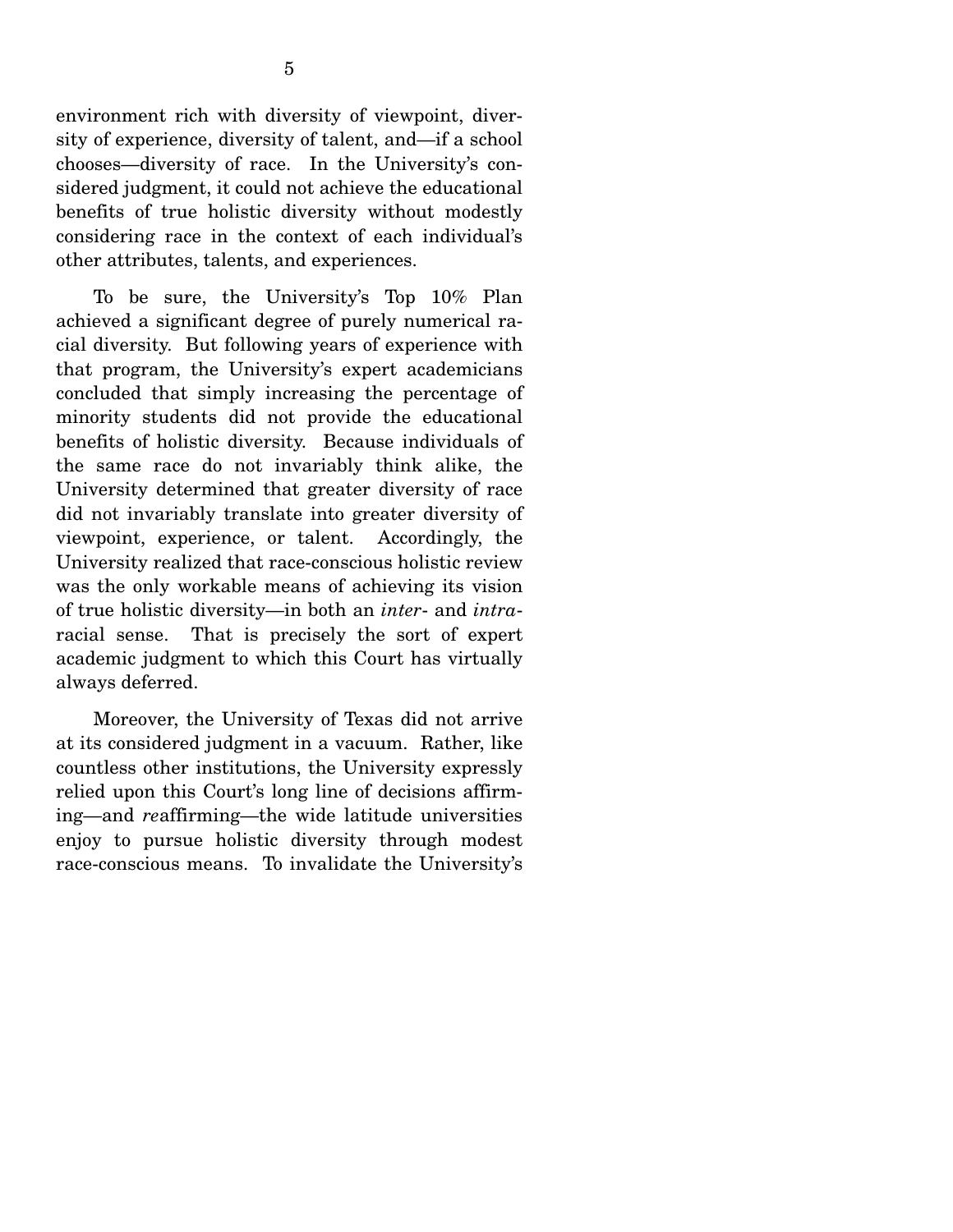program now after decades of decisions affirming similar plans would destabilize American higher education, fatally undermine the academic autonomy of public universities, and erode the progress already achieved—and still needed—of greater holistic diversity in higher education and corresponding professions and leadership positions.

#### **ARGUMENT**

# **I. COLLEGES AND UNIVERSITIES HAVE A COMPELLING INTEREST IN ACHIEVING QUALITATIVE, HOLISTIC DIVERSITY**

#### **A. The Court Has Recognized A Compelling Interest In Seeking Diversity's Benefits**

 This Court has repeatedly recognized that institutions of higher learning have a compelling interest in the educational benefits that flow from a diverse student body.

 In *Bakke*, Justice Powell wrote that a university's First Amendment freedom to make independent educational judgments "includes the selection of its student body." 438 U.S. at 311-12 (citing *Sweezy v. New Hampshire*, 354 U.S. 234, 263 (1957) (Frankfurter, J., concurring in the judgment). Universities have various ideas how to accomplish their pedagogical objectives. Neal Kumar Katyal, *The Promise and Precondition of Educational Autonomy*, 31 Hastings Const. L.Q. 557 (2003). But it is clear that one way universities may go about creating an ideal learning environment is to ensure that the admissions process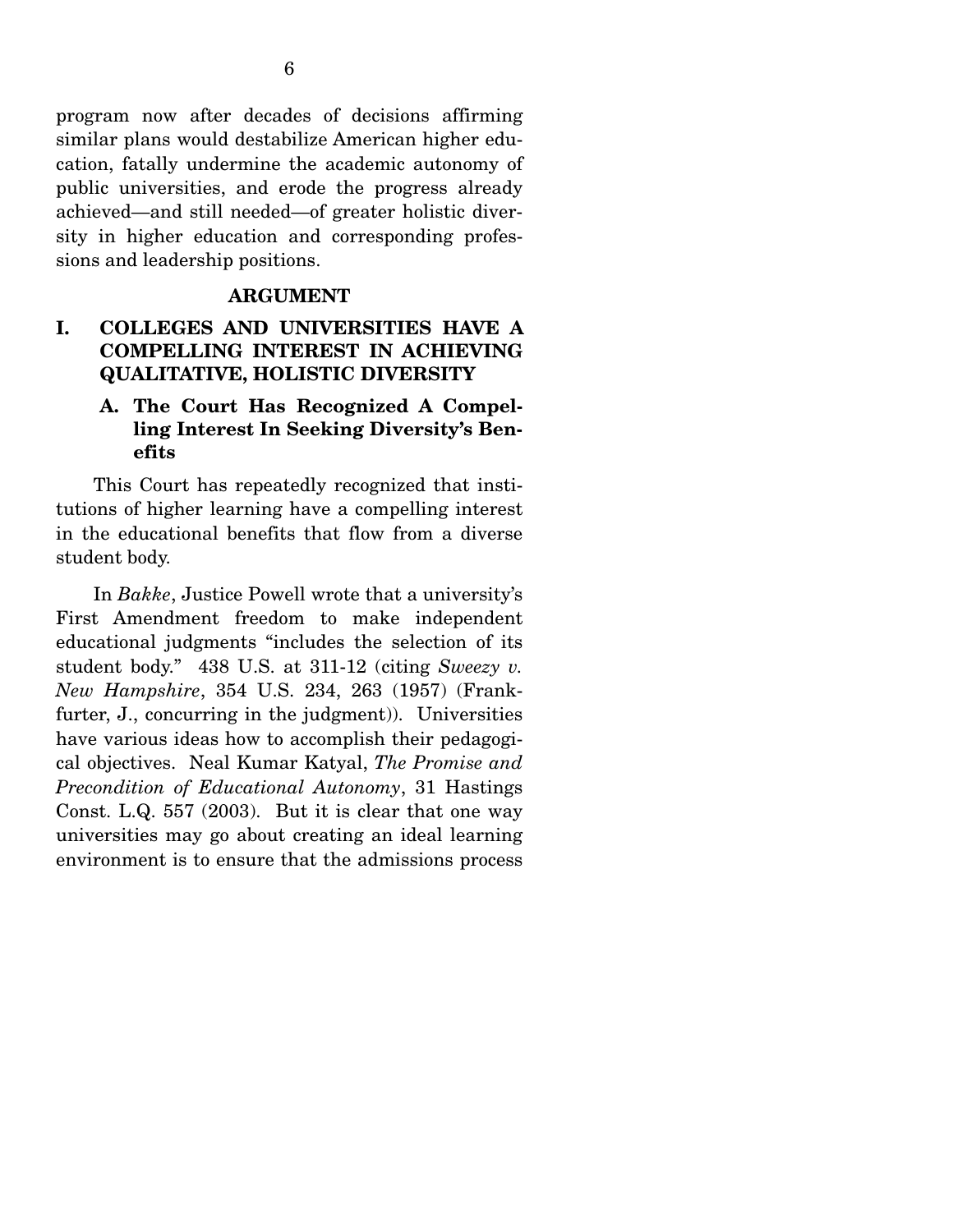produces a diverse student body. *Bakke*, 438 U.S. at 311-15.

 In *Grutter*, the Court adopted Justice Powell's rationale and held that the University of Michigan Law School had "a compelling interest in attaining a diverse student body." 539 U.S. at 328. The Court accepted the Law School's argument that it needed a critical mass of minority students because of the "substantial" educational benefits that flow from studentbody diversity. *Id.* at 330; *see also id.* at 392-93 (Kennedy, J., dissenting) ("There is no constitutional objection to the goal of considering race as one modest factor among many others to achieve diversity.").

 And in *Fisher I*, the Court accepted and reiterated the rulings in *Bakke* and *Grutter* that "obtaining the educational benefits of 'student body diversity is a compelling state interest that can justify the use of race in university admissions.'" 133 S. Ct. at 2417-18 (quoting *Grutter*, 539 U.S. at 325). Indeed, so long as programs are "designed to benefit \* \* \* all students, regardless of color, by enhancing diversity," this Court's precedent does not prohibit such policies. *Schuette*, 134 S. Ct. at 1640 (Scalia, J., concurring in the judgment).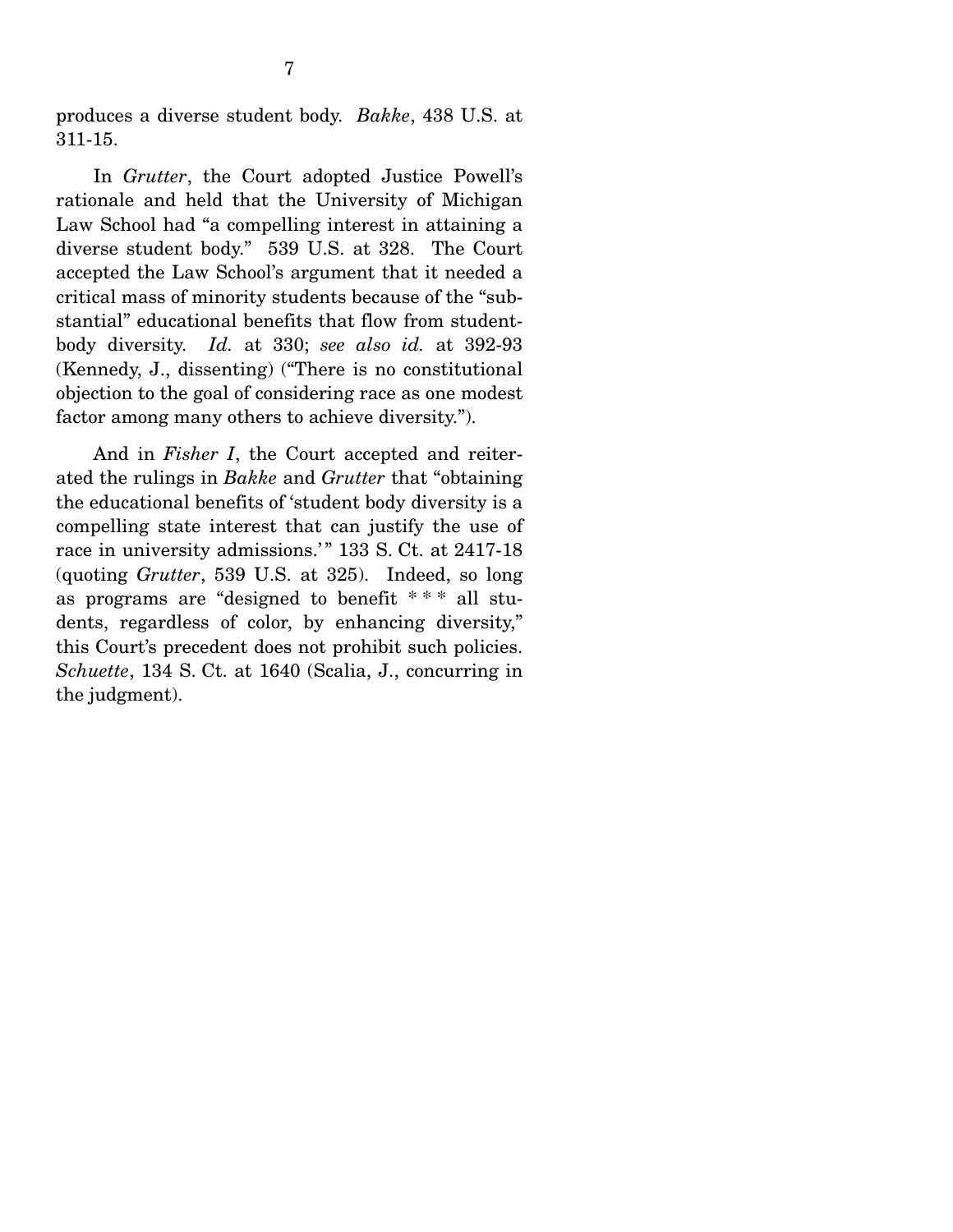# **B. The Holistic Diversity That The University Of Texas's Admissions Program Seeks Is Exactly The Type Of Diversity This Court Has Encouraged**

 Significantly, however, the compelling state interest that *Bakke*, *Grutter*, and *Fisher I* recognized is not diversity for diversity's sake. Rather, diversity is a tool to further a university's educational mission. The Court approved of the use of diversity as a means to an educational end, not an end in itself.

 Thus, courts should defer to a university's definition of the type of diversity that it needs to attain diversity's educational benefits. *See Parents Involved in Community Schools v. Seattle School District No. 1*, 551 U.S. 701, 792 (2007) (Kennedy, J., concurring in part and concurring in the judgment) (stressing that universities must receive "particular latitude in defining diversity"). After all, diversity is "idiosyncratic" and "dependent on the eye of the beholding institution," not reducible to a simple formula. *See* J. Harvie Wilkinson III, *From* Brown *to* Bakke 304 (1979). The Constitution does not prescribe any precise manner in which universities must define diversity for purposes of the Equal Protection Clause. *Fisher I*, 133 S. Ct. at 2418-20 (noting that the Court defers on this point to the "experience and expertise" of educational professionals); *Bakke*, 438 U.S. at 314 ("[A] university must have wide discretion in making the sensitive judgments as to who should be admitted.").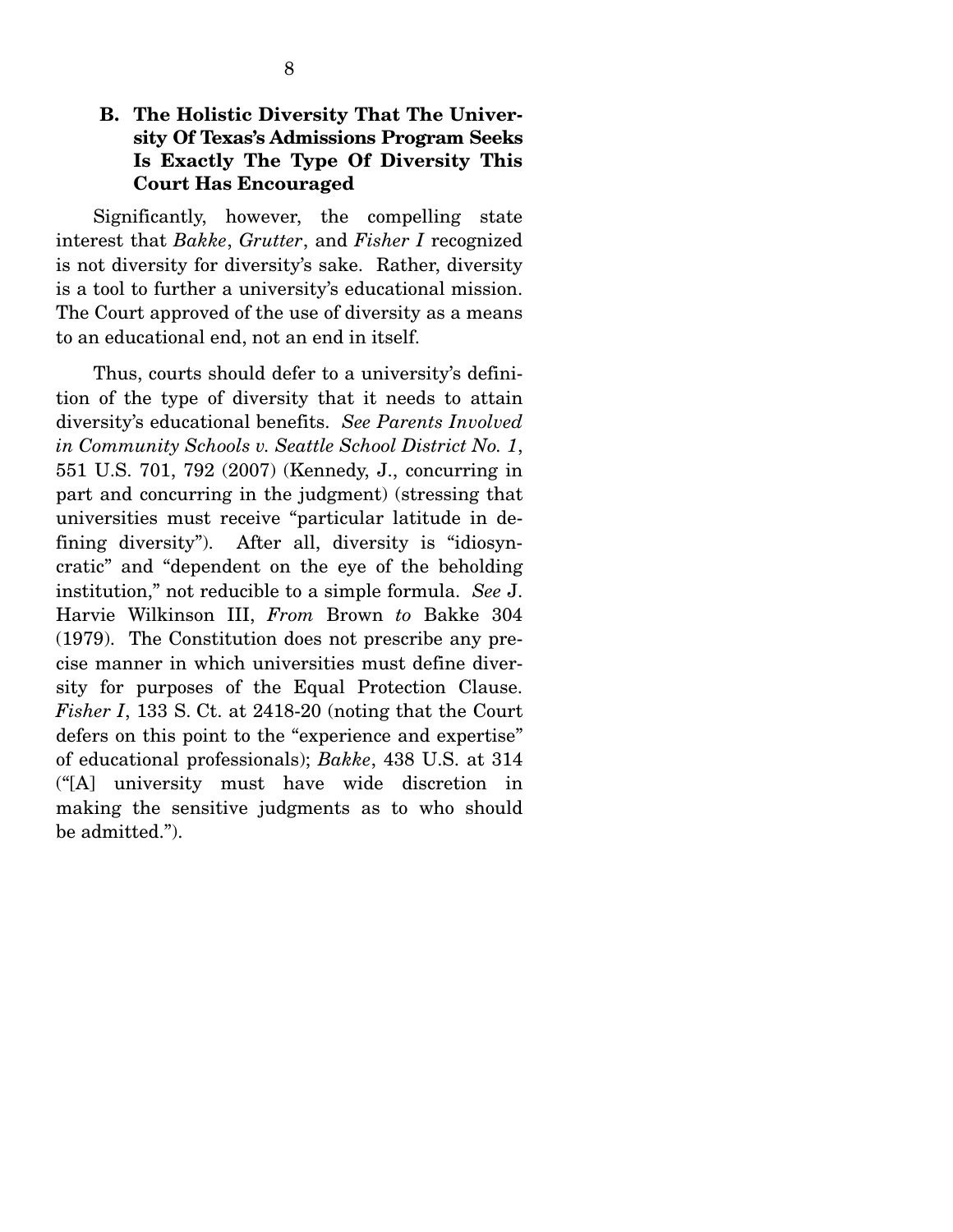For example, in *Grutter*, the University of Michigan Law School determined that "a 'critical mass' of underrepresented minorities is necessary to further its compelling interest in securing the educational benefits of a diverse student body." 539 U.S. at 333. The Law School explained that it needed a critical mass of minority students not because of "any belief that minority students always (or even consistently) express some characteristic minority viewpoint on any issue," but rather because "diminishing the force of such stereotypes is both a crucial part of the Law School's mission, and one that it cannot accomplish with only token numbers of minority students." *Ibid.* And this Court deferred to the Law School's explanation for its need for a critical mass.

 Similarly, here, the University of Texas has determined that purely numeric racial diversity—diversity based solely on skin color—is not sufficient to meet its educational goals. Rather, the University's interest is in achieving "holistic" diversity. Race is a component of that diversity, but only one component.

 Such holistic diversity—as opposed to mere skincolor diversity—is precisely the type of diversity this Court not only has accepted but has essentially encouraged schools to pursue, emphasizing that individuals of the same race should not be seen as alike. "In cautioning against 'impermissible racial stereotypes,' this Court has rejected the assumption that 'members of the same racial group—regardless of their age, education, economic status, or the community in which they live—think alike, share the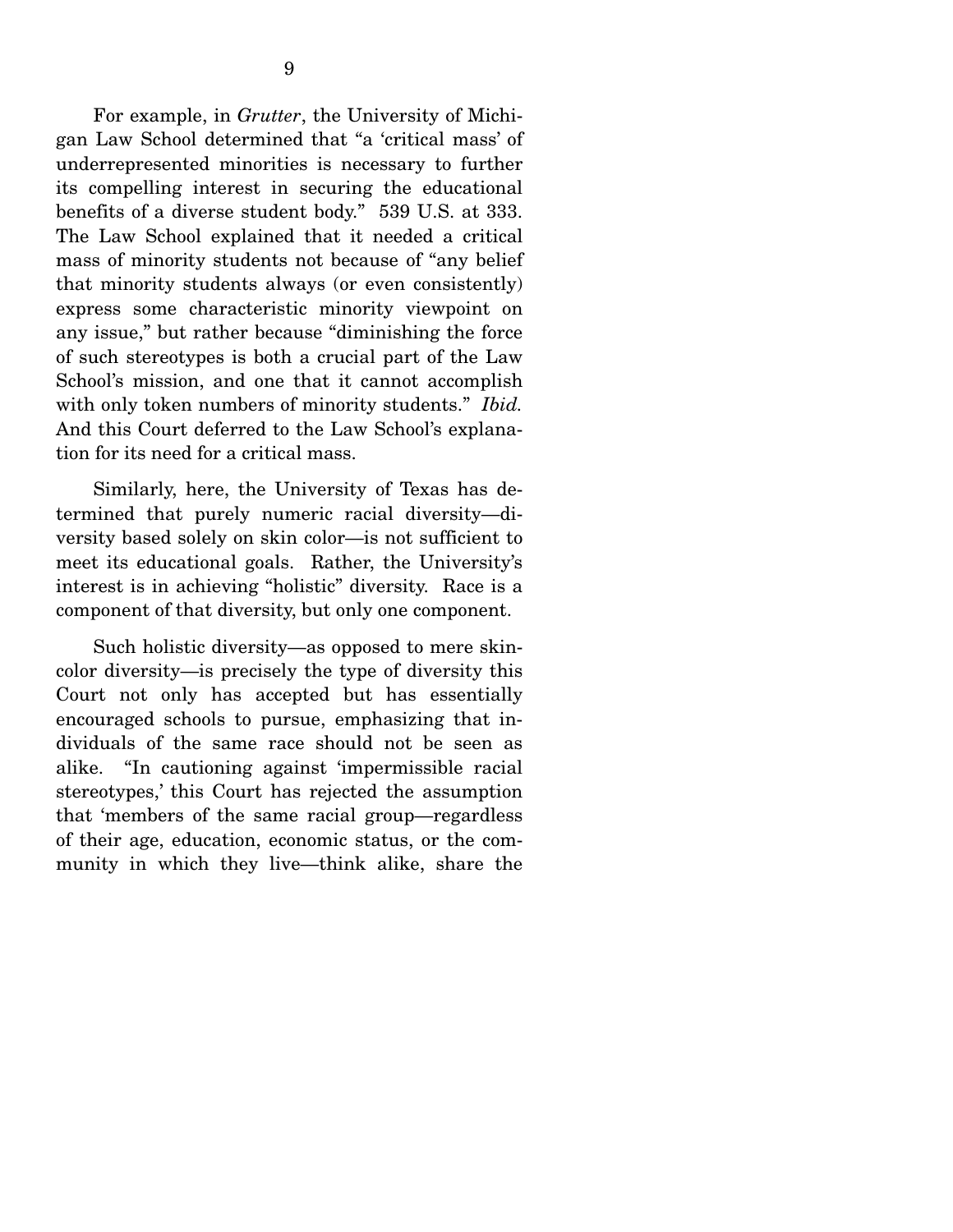same political interests, and will prefer the same candidates at the polls." *Schuette*, 134 S. Ct. at 1634 (quoting *Shaw v. Reno*, 509 U.S. 630, 647 (1993)).

 Indeed, the type of diversity that the University of Texas seeks through its holistic-review program is the type of diversity of which Justice Powell spoke in *Bakke*. He emphasized that the interest in attaining the benefits of a diverse classroom "is not an interest in simple ethnic diversity, in which a specified percentage of the student body is in effect guaranteed to be members of selected ethnic groups." *Bakke*, 438 U.S. at 315. Rather, the "diversity that furthers a compelling state interest encompasses a far broader array of qualifications and characteristics of which racial or ethnic origin is but a single though important element." *Ibid.*

#### **C. Holistic Diversity Produces Profound Educational Benefits**

 Extensive empirical data bear out the benefits of such diversity. *Grutter*, 539 U.S. at 387-88 (Kennedy, J., dissenting) ("[T]he objective of racial diversity can be accepted based on empirical data known to [the Court]."). $^{2}$  Indeed, the benefits of such holistic diversity are myriad.

<sup>2</sup> *See, e.g.*, Meera E. Deo, *Empirically Derived Compelling State Interests in Affirmative Action Jurisprudence*, 65 Hastings L.J. 661, 686-90 (2014) (showing "how benefits of diversity include improved learning for all students through an opportunity to hear and learn from people with viewpoints that may differ (Continued on following page)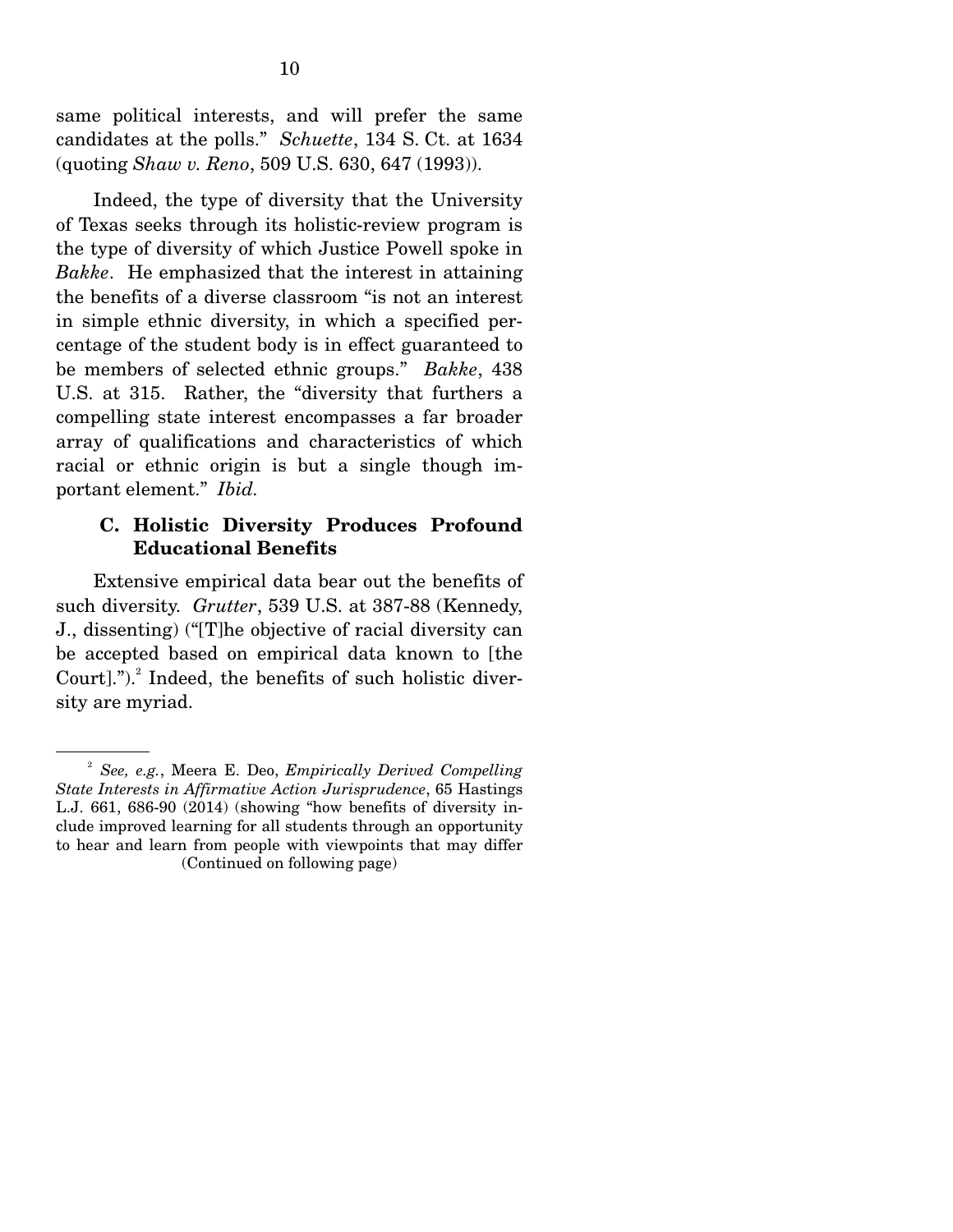Diversity "enhance[s] classroom dialogue." *Fisher I*, 133 S. Ct. at 2418. Because "the process of learning occurs both formally in a classroom setting and informally outside of it," students of differing backgrounds often "stimulate one another to reexamine even their most deeply held assumptions about themselves and their world." *Christian Legal Soc'y Chapter of the Univ. of Cal. v. Martinez*, 561 U.S. 661, 704-05 (2010) (Kennedy, J., concurring) (quotation marks omitted). Classroom conversations that incorporate diverse perspectives are superior because they are "personal and related to reality," and they "make the conversations livelier." Meera E. Deo, *The Promise of* Grutter: *Diverse Interactions at the University of Michigan Law School*, 17 Mich. J. Race & L. 63, 100 (2011). Sparking conversation from various viewpoints is central to the very "business of a university": fostering that "atmosphere which is most conducive to speculation, experiment, and creation."

from their own"); Charles E. Daye, et al., *Does Race Matter in Educational Diversity? A Legal and Empirical Analysis*, 13 Rutgers Race & L. Rev. 75-S, 76-S (2012) ("[E]xtensive quantitative and qualitative empirical data support the finding that a racially diverse law student body provides educational benefits for students, for their institution, and for society, especially if there is significant interaction among students from diverse backgrounds."); Patricia Gurin, *The Compelling Needs for Diversity in Higher Education (Expert Report of Patricia Gurin)*, 5 Mich. J. Race & L. 363, 365 (1999) (providing statistical data indicating that "interaction with peers from diverse racial backgrounds," both in the university classroom and informally, lead to increased "learning outcomes").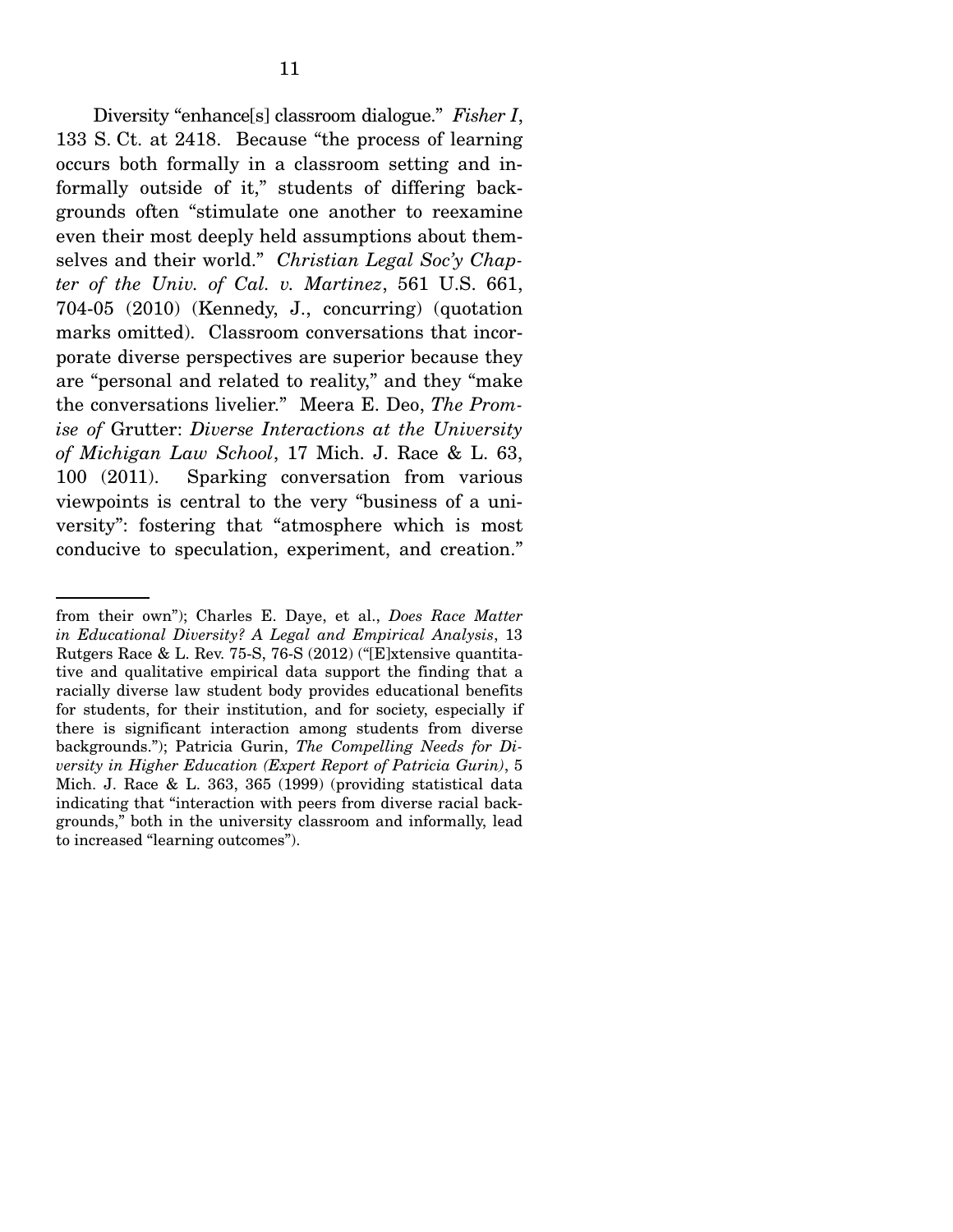*Fisher I*, 133 S. Ct. at 2418 (quoting *Sweezy*, 354 U.S. at 263 (Frankfurter, J., concurring in judgment)). Students "become more open-minded while learning from classmates from different backgrounds." Deo, *Promise*, *supra*, at 100.

 This is particularly true for law schools, where few "would choose to study in an academic vacuum, removed from the interplay of ideas and the exchange of views." *Sweatt v. Painter*, 339 U.S. 629, 634 (1950); *see* Meera E. Deo, *Faculty Insights on Educational Diversity*, 83 Fordham L. Rev. 3115, 3138-47 (2015) (discussing results from Diversity in Legal Academia project). Empirical research on law-school curricula suggests that "when students include examples from their own lives in detailing their perspectives, these contributions go a long way in making abstract legal theories more concrete and accessible." Deo, *Promise*, *supra*, at 97-98. Diversity helps ground legal concepts in the "broader social context." *Id.* at 100. Regardless of whether diversity in a law-school classroom changes students' minds, it allows students to "see things from different viewpoints and therefore understand legal issues better." *Id.* at 99.

 Diversity ameliorates "racial isolation and stereotypes." *Fisher I*, 133 S. Ct. at 2418. Without sufficient diversity, "students of color are tokenized, treated as spokespeople for their race, and not expected to deviate from what others believe the racial 'norm' to be." Meera E. Deo, *Empirically Derived Compelling State Interests in Affirmative Action Jurisprudence*, 65 Hastings L.J. 661, 691 (2014). But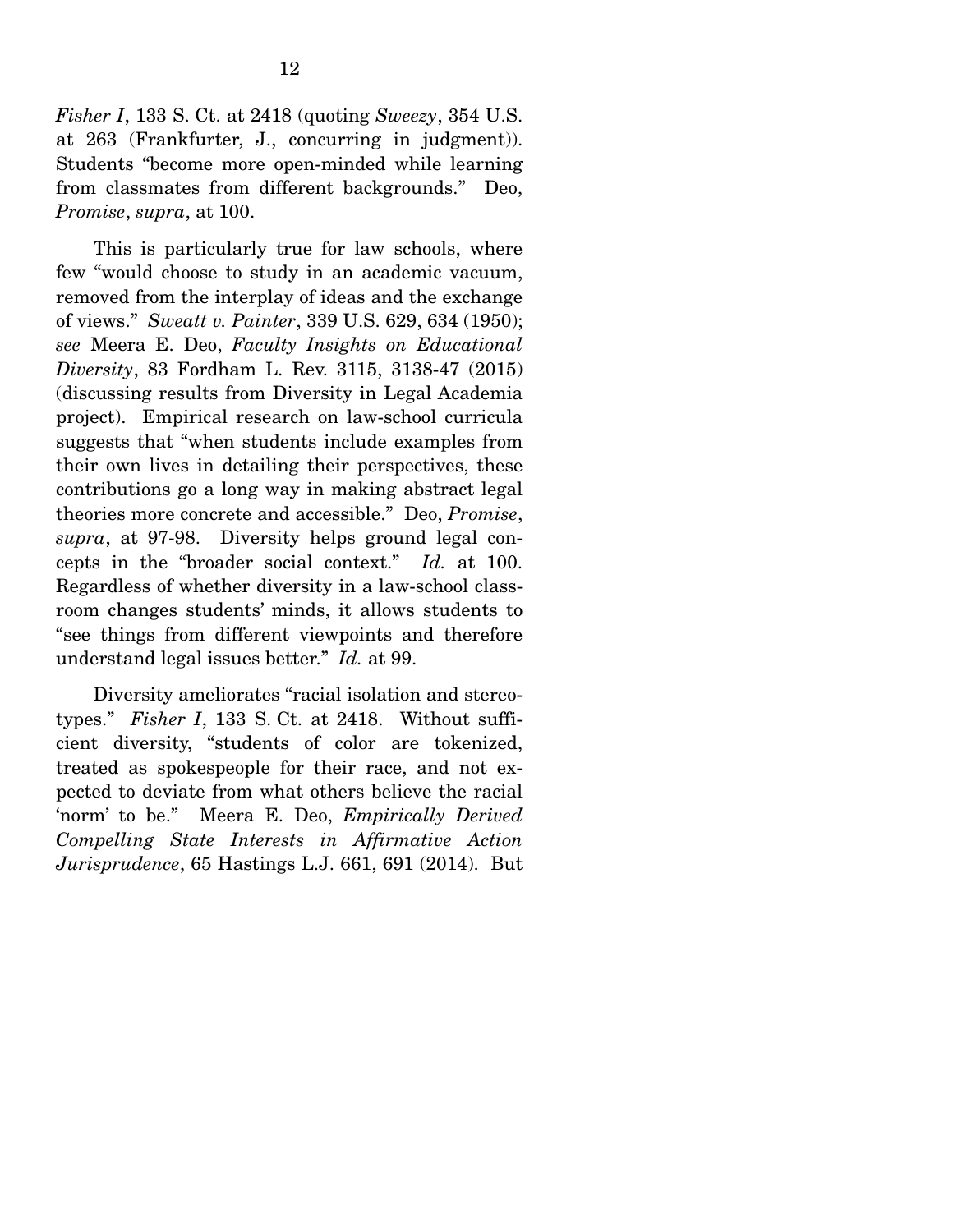"having a critical mass of students of color provides an opportunity for a group's majority perspective to be included while also allowing for inter-group diversity and even opposition to what others from within the racial/ethnic group express." *Id.* at 690-91. Diverse educational environments thus promote social cohesion and dispel prejudices borne of unfamiliarity. *Grutter*, 539 U.S. at 330 (diversity "promotes crossracial understanding," and "enables students to better understand persons of different races" (quotation marks and brackets omitted)). In doing so, diversity quells racial hostilities and helps to "bring[ ] about the harmony and mutual respect among all citizens that our constitutional tradition has always sought." *Grutter*, 539 U.S. at 394-95 (Kennedy, J., dissenting); *see also Parents Involved*, 551 U.S. at 788, 797 (Kennedy, J., concurring) (stressing that "[a] compelling interest exists in avoiding racial isolation" because the Constitution does not "mandate[ ]" that society "must accept the status quo of racial isolation in schools").

 Diversity also "better prepares students for an increasingly diverse workforce and society, and better prepares them as professionals." *Grutter*, 539 U.S. at 330. This is particularly true in the legal context given that "so much of the law requires the ability to look at problems from multiple angles, in order to fully understand different experiences and assumptions." Deo, *Promise*, *supra*, at 99. Furthermore, clients are increasingly global, and private law firms are increasingly international in scope. Deo, *Faculty Insights*, *supra*, at 3146. Studies have indicated that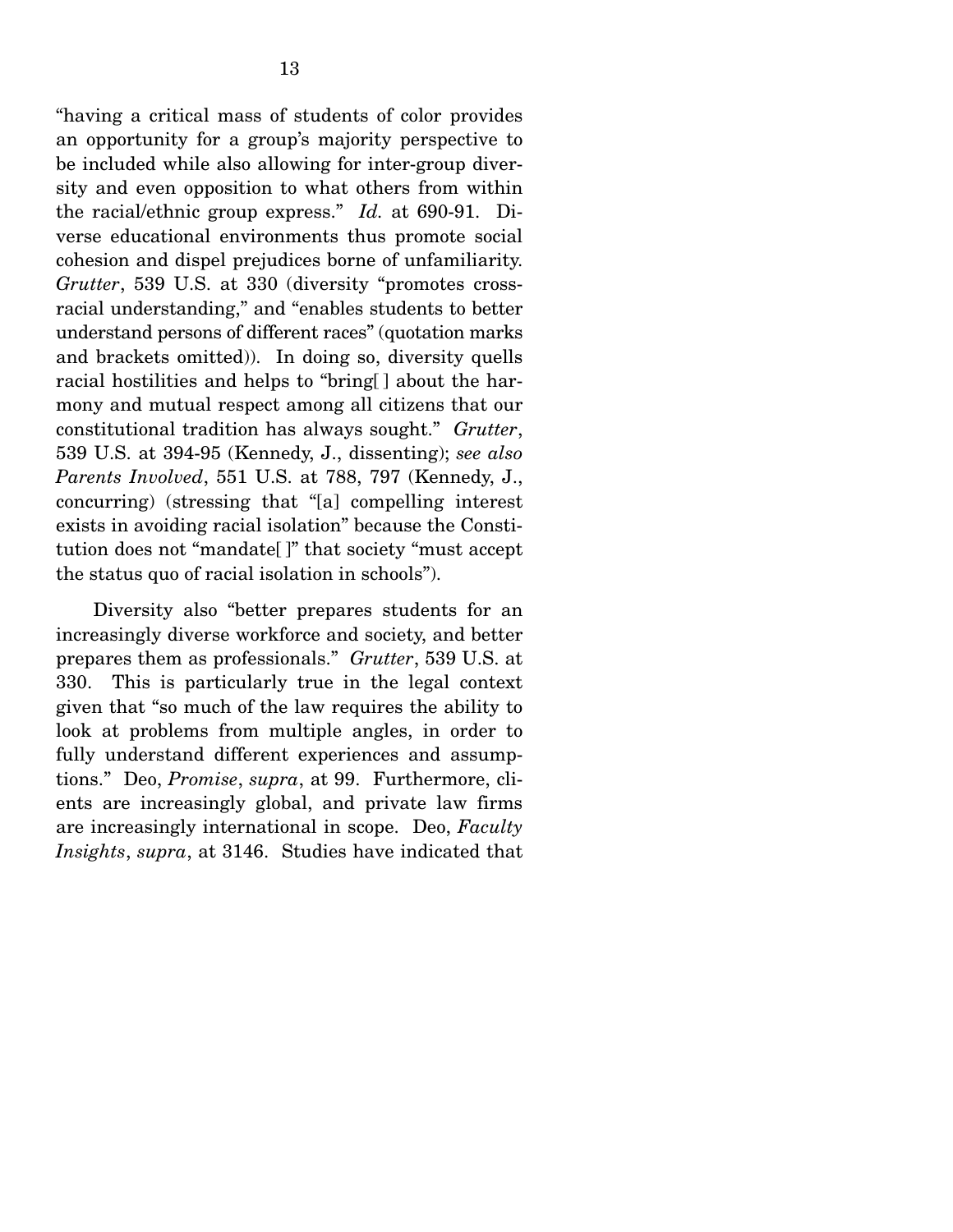diversity in classroom conversations better prepares students to deal with global clients and colleagues. *Id.* at 3146-47; Okianer Christian Dark, *Incorporating Issues of Race, Gender, Class, Sexual Orientation, and Disability into Law School Teaching*, 32 Willamette L. Rev. 541, 553-54 (1996). Moreover, empirical research has demonstrated that racial isolation in the classroom has negative consequences on academic performance and is associated with lower average test scores. Andy Sharma, Ann Moss Joyner, & Ashley Osment, *Adverse Impact of Racial Isolation on Student Performance: A Study in North Carolina*, 22 Educ. Pol'y Analysis Archives, No. 14, at 10 (2014).

 Tradition, common sense, and empirical data, therefore, support the educational value of diversity. Indeed, race-conscious diversity is merely "an overdue update of th[e] time-honored concept" that diversity enriches higher education and "has been, historically, clearly related to a university's function." Wilkinson, *supra*, at 281-82, 303. After all, the mission of a university "is to prescribe the criteria of intelligent thought and action for a society." Charles W. Anderson, *Prescribing the Life of the Mind* xiv (1993). And because "[s]tudents may be shaped as profoundly by their peers as by their teachers," *Martinez*, 561 U.S. at 704 (Kennedy, J., concurring), diverse student bodies directly facilitate civic virtue, racial cooperation, and critical thinking—both within the university and beyond. *See, e.g.*, Devon W. Carbado, *Intraracial Diversity*, 60 UCLA L. Rev. 1130, 1145-46 (2013).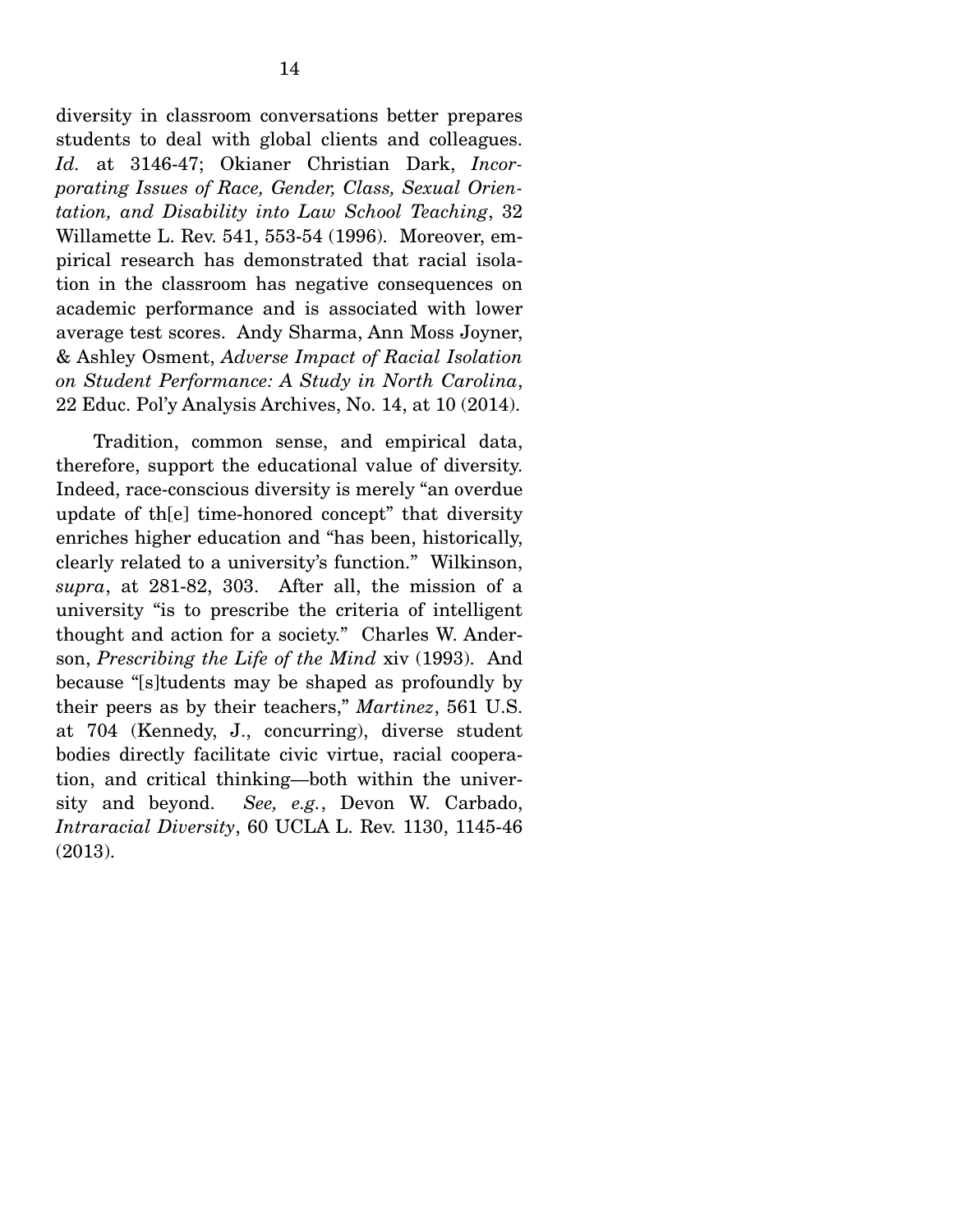# **D. The United States' International Commitments Support Holistic-Review Programs**

 The United States, moreover, is not alone in its use of race-conscious measures. In signing onto the International Convention on the Elimination of All Forms of Racial Discrimination ("CERD"), the United States joined a global consensus of 168 other countries that permit "special measures" to achieve racial equality. *See* CERD, Art. 1(4) & 2(2), 660 U.N.T.S. 195, *entered into force* Jan. 4, 1969. Specifically, CERD encourages "special and concrete measures to ensure the adequate development and protection of certain racial groups or individuals belonging to them, for the purpose of guaranteeing them the full and equal enjoyment of human rights and fundamental freedoms." *Id.* Art. 2(2). And CERD provides, like this Court's jurisprudence, that such measures "shall not be deemed racial discrimination" as long as they do not "continue[ ] after the objectives for which they were taken have been achieved." *Id.* Art. 1(4)).

 Thus, the United States' existing commitments in the global community support holistic-review programs. *See* Rex D. Glensy, *The Use of International Law in U.S. Constitutional Adjudication*, 25 Emory Int'l L. Rev. 197, 242 (2011) (noting that international norms support the use of affirmativeaction programs until "the goals of equality have been fulfilled"); Marjorie Cohn, Essay, *Affirmative Action and the Equality Principle in Human Rights Treaties:*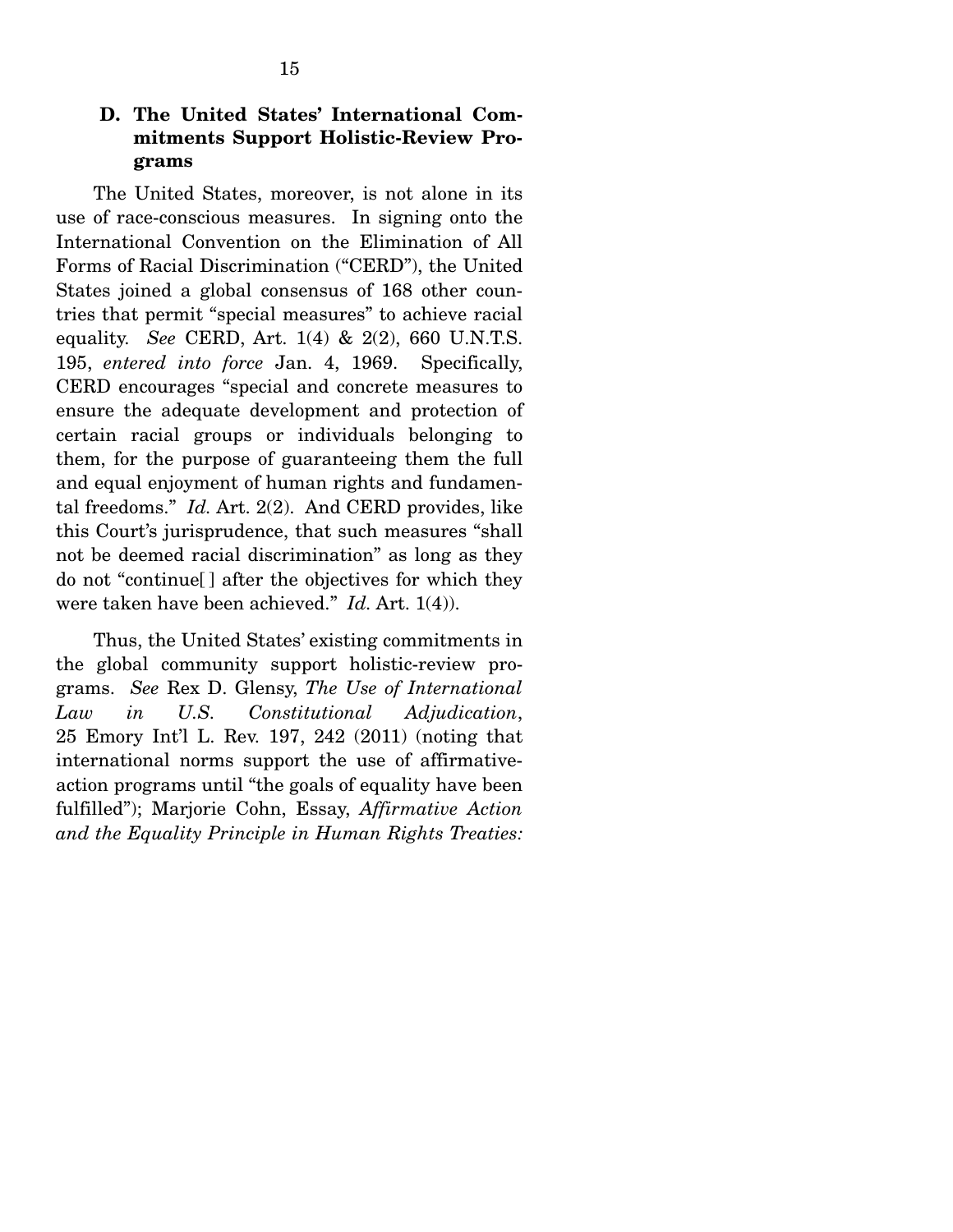*United States' Violation of Its International Obligations*, 43 Va. J. Int'l L. 249, 251 (2003) ("[A]ffirmative action treaty mandates constitute not only international obligations, but also constitute a compelling government interest to support race-based affirmative action programs."); Jordan J. Paust, Essay, *Race-Based Affirmative Action and International Law*, 18 Mich. J. Int'l L. 659, 659 (1997) (observing that international law "provides significant affirmation of the legal propriety of race-based affirmative action"). $3$ 

# **II. THE UNIVERSITY OF TEXAS'S INDIVID-UALIZED ADMISSIONS POLICY IS NAR-ROWLY TAILORED TO ATTAIN THE EDUCATIONAL BENEFITS OF QUALITA-TIVE, HOLISTIC DIVERSITY**

 The University of Texas's holistic-review program is narrowly tailored to achieve the University's compelling interest in the benefits of qualitative, holistic diversity. Strict scrutiny requires that a law "be narrowly tailored, not that it be 'perfectly tailored.'"

<sup>3</sup> *See, e.g.*, International Covenant on Civil and Political Rights (ICCPR), GA. Res 2200A (XXI), 21 U.N. GAOR Supp. (No. 16) at 49, U.N. Doc. A/6316 (1966), 993 U.N.T.S. 3, *entered into force* Jan. 3, 1976 (prohibiting discrimination or distinctions based upon race, color, sex, language, religion, political or other opinion, national or social origin, property, birth or other status); *see also* 138 Cong. Rec. 8068-71 (1992) (declaring that the United States' obligations under ICCPR "permitted" raceconscious measures that "are, at a minimum, rationally related to a legitimate governmental objective").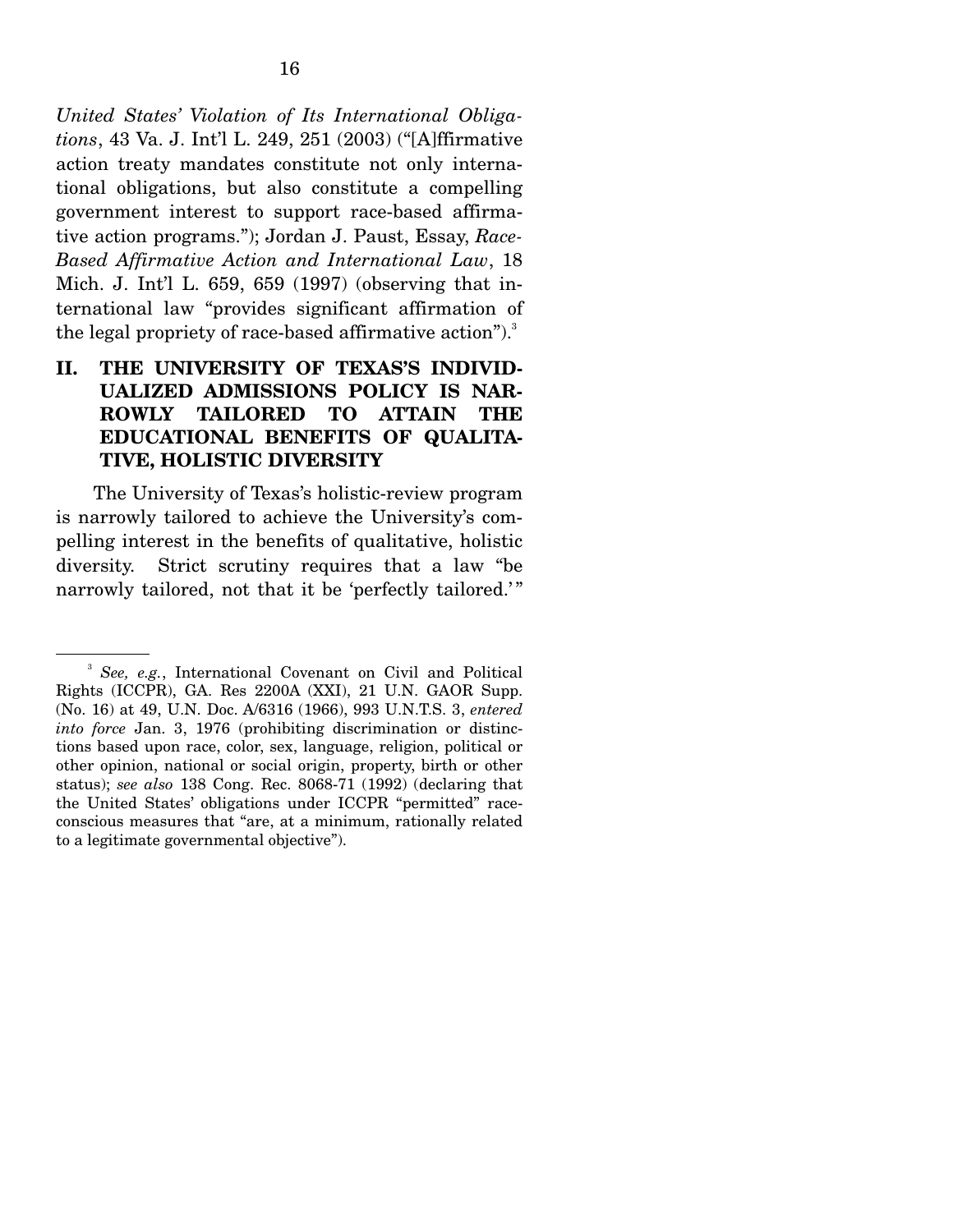*Williams-Yulee v. Fla. Bar*, 135 S. Ct. 1656, 1671 (2015); *see Bush v. Vera*, 517 U.S. 952, 998-99 (1996) (Kennedy, J., concurring) (narrow tailoring requires that laws be "reasonably necessary to serve a compelling interest"). A race-conscious admissions policy is narrowly tailored when its consideration of race is reasonably necessary to "achieve the educational benefits of diversity," *Fisher I*, 133 S. Ct. at 2420, particularly when that consideration is holistic and individualized. Race may be considered as one "modest factor among many others," *Grutter*, 539 U.S. at 392-93 (Kennedy, J., dissenting), when "no workable race-neutral alternatives" would likely achieve the university's particular vision of diversity, *Fisher I*, 133 S. Ct. at 2420. The University of Texas's holisticreview program readily satisfies that standard.

### **A. The University Of Texas's Admissions Policy Is Holistic And Individualized**

 Like many other admissions policies, the University of Texas's holistic-review policy considers race as only one modest factor in the context of an individualized assessment of each applicant. For those applicants not admitted under the Top 10% Plan, the University evaluates leadership, extracurricular activities, honors or awards, work experience, socioeconomic status, and race in the unique context of each applicant's entire experience, *Fisher I*, 133 S. Ct. at 2415-17, thus benefitting minority and nonminority applicants alike.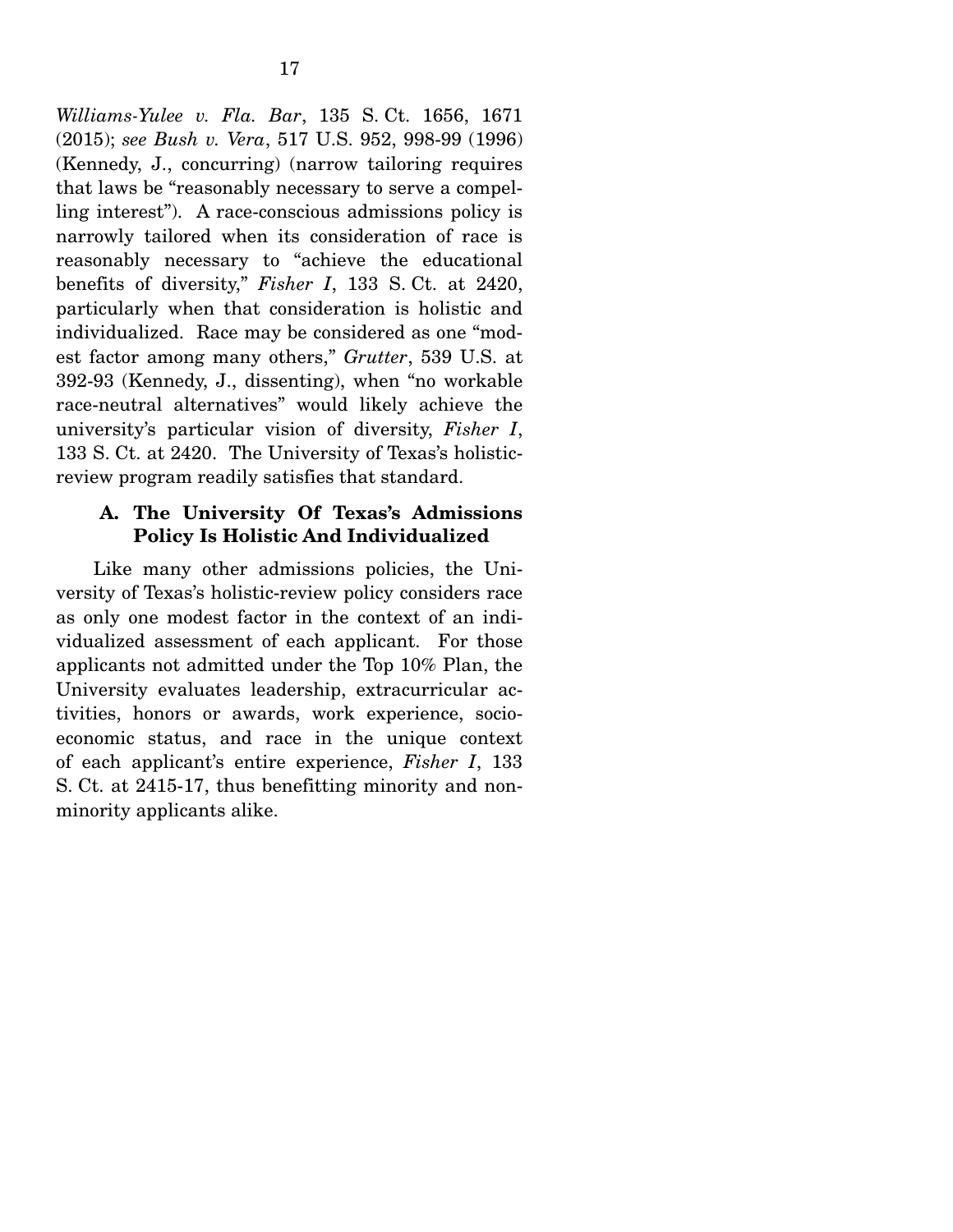The use of race in this review process is targeted and narrow. In fact, "the weight given to race in UT undergraduate admissions is less than that upheld in *Grutter*." Vinay Harpalani, *Diversity Within Racial Groups and the Constitutionality of Race-Conscious Admissions*, 15 J. Const. L. 463, 529 (2012); *see also*  Pet.'s Br. 8-9 (acknowledging that "race can be determinative only for  $***$  a small segment of the freshman class"). The University of Texas's approach "ensure[s] that each applicant is evaluated as an individual and not in a way that makes an applicant's race or ethnicity the defining feature of his or her application." *Fisher I*, 133 S. Ct. at 2420 (quotation marks omitted); *see Grutter*, 539 U.S. at 392-93 (Kennedy, J., dissenting) (reasoning that race-conscious policies are narrowly tailored when "each applicant receives individual consideration and that race does not become a predominant factor in the admissions decisionmaking"); *Parents Involved*, 551 U.S. at 788- 89 (Kennedy, J., concurring) (reaffirming this principle); Alexander M. Bickel & Philip B. Kurland, DeFunis *Is Moot*—*The Issue Is Not*, 1 Learning & L. 17, 19, 62 (1974) (distinguishing "a racial quota" from "legitimate affirmative action" and suggesting the latter may involve "a case where race was used as one among many factors to determine admission").

# **B. The University Of Texas's Holistic-Review Program Is Necessary To Attain Holistic Diversity**

 The holistic-review program is necessary to achieve the University of Texas's compelling interest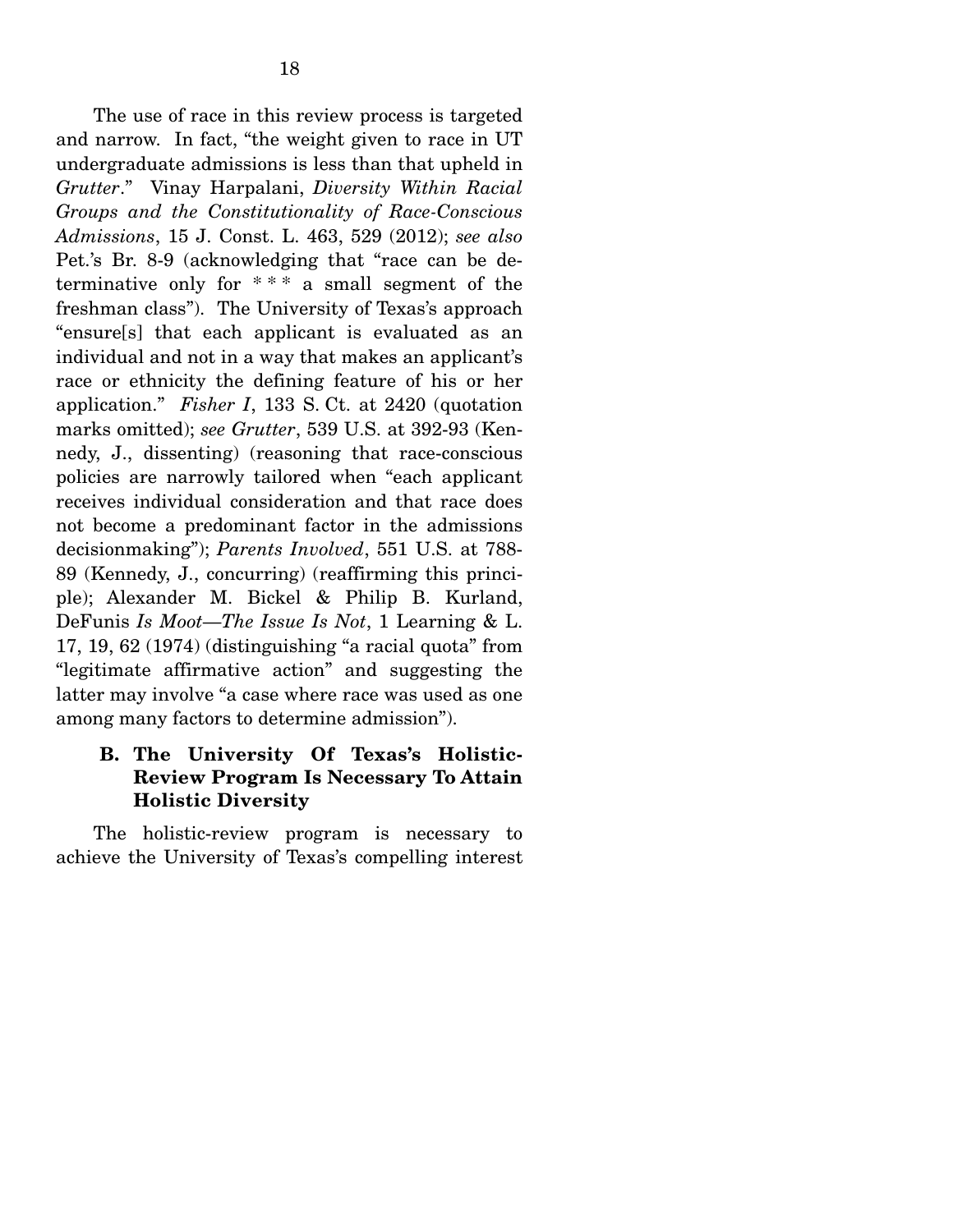in qualitative, holistic diversity. While the Top 10% Plan has achieved a measure of numerical diversity, it has not been sufficient to achieve the type of qualitative diversity that the University deems central to its educational mission. As this Court has reaffirmed, universities need not exhaust "every *conceivable* raceneutral alternative" in order to satisfy strict scrutiny. *Fisher I*, 133 S. Ct. at 2420. Rather, strict scrutiny is met when universities, after "serious, good faith consideration," legitimately conclude that they cannot "achieve *sufficient* diversity" with "available, workable race-neutral alternatives." *Id.* (emphasis added).

 Here, the University of Texas implemented its *Grutter*-compliant admissions program after trying for seven years to achieve qualitative diversity with its Top 10% Plan alone. During that seven-year period, the University saw increases only in statistical diversity—*i.e.*, the "simple ethnic diversity" that does not further a "compelling state interest" in educational diversity. *Fisher I*, 133 S. Ct. at 2418 (quoting *Bakke*, 438 U.S. at 315). This is not surprising: the Top 10% Plan does not expressly consider diversity of thought, viewpoint, or experience. *See*  Harpalani, *Diversity Within Racial Groups*, *supra*, at 498-500. While it increases statistical diversity by automatically admitting the top 10% of students at high schools where the students are predominantly minority, that is only one measure of diversity. The Top 10% Plan leaves out students who may not be in the top 10% of their graduating class but who the University may consider to contribute to diversity in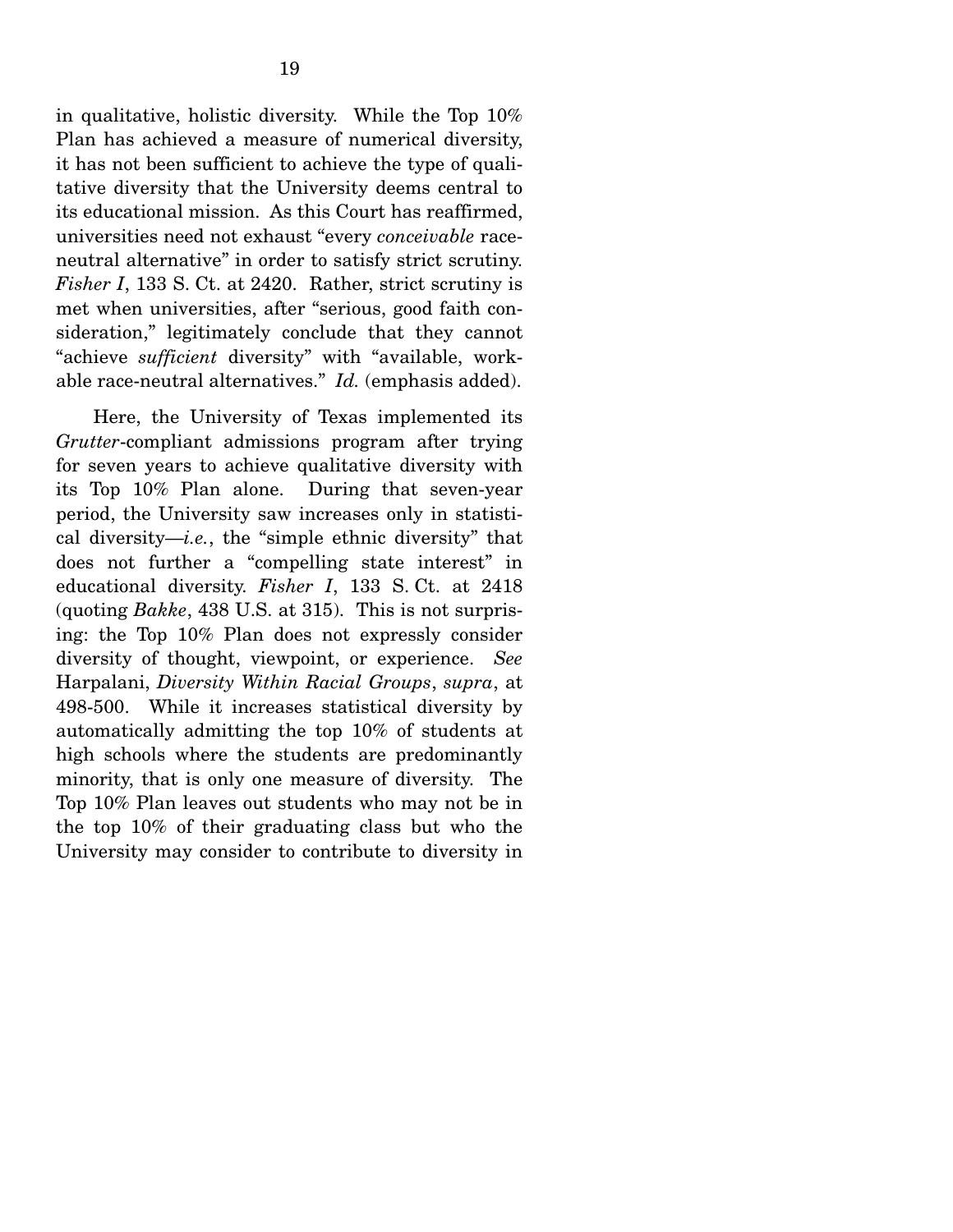ways that students admitted through the Top 10% Plan may not. Thus, after comprehensive, good-faith consideration, the University determined that a holistic, race-conscious program is necessary to achieve its vision of qualitative diversity.

 Empirical research and lived experience confirm that purportedly race-neutral admissions programs are no substitute for holistic programs like the University of Texas's. *See, e.g.*, Catherine L. Horn & Stella M. Flores, The Civil Rights Project: Harvard University, *Percent Plans in College Admissions: A Comparative Analysis of Three States' Experiences* 12, 59-60 (2003); *see also* Marvin Lim, *Percent Plans: A "Workable, Race-Neutral Alternative" To Affirmative Action?*, 39 J.C. & U.L. 127, 132, 141-62 (2013). In California, for example, which prohibits affirmative action, empirical studies have demonstrated that "class-based affirmative action programs cannot substitute for race-conscious policies at highly selective American colleges and universities." William C. Kidder, *Misshaping the River: Proposition 209 and Lessons for the* Fisher *Case*, 39 J.C. & U.L. 53, 116 (2013). Indeed, although the "correlation between race and family income" is "strong," it "is not strong enough to permit the latter to function as a useful proxy for race in the pursuit of diversity." Alan Krueger, et al., *Race, Income and College in 25 Years: The Continuing Legacy of Segregation and Discrimination* 32 (Nat'l Bureau of Econ. Res., Working Paper 11445, June 2005), http://www.nber.org/papers/w11445. pdf. When coupled with the University of Texas's own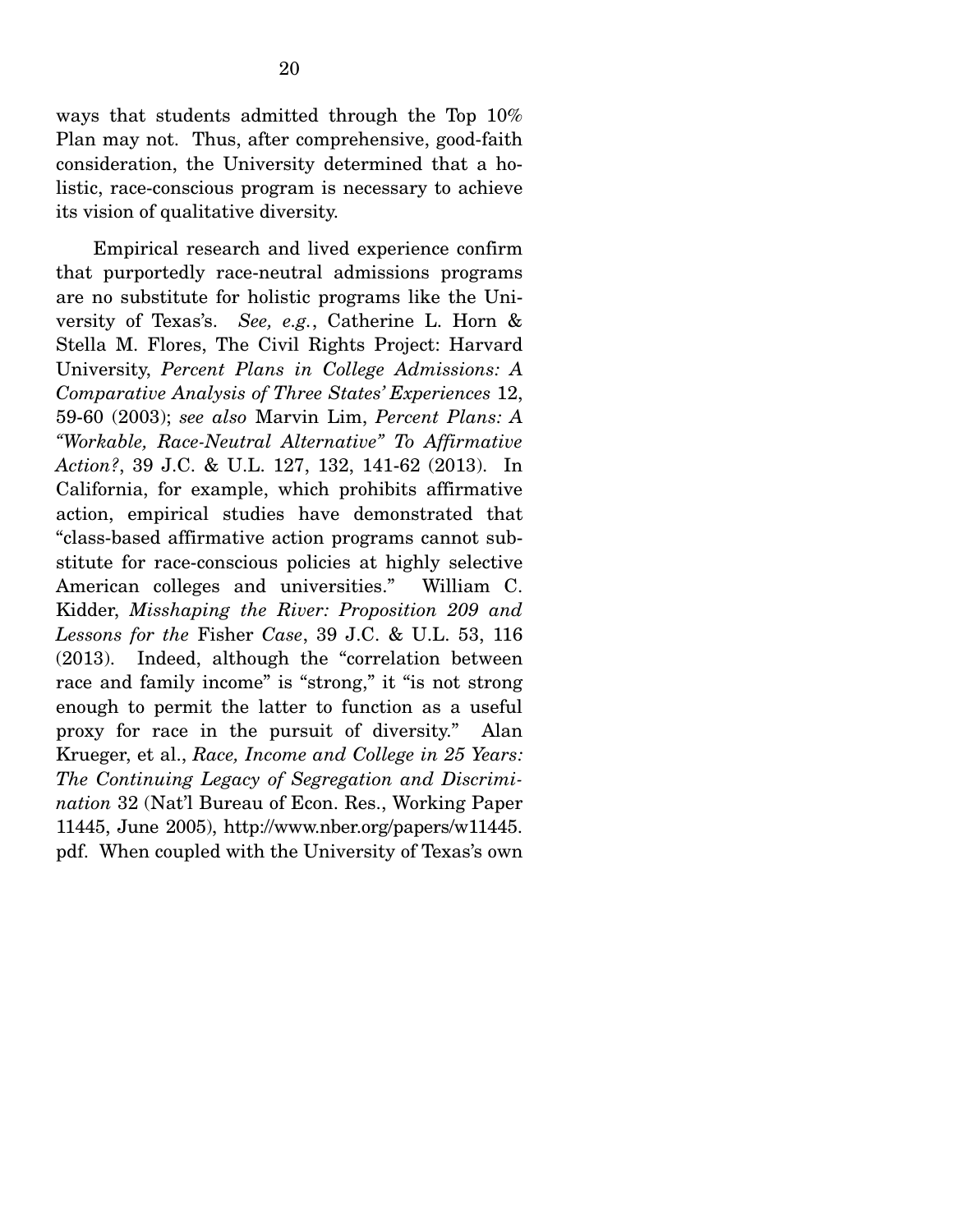experience from 1996 to 2003, these studies underscore the University's considered judgment that no "race-neutral alternatives" could "achieve *sufficient* diversity" for purposes of UT's particular "educational mission." *See Fisher I*, 133 S. Ct. at 2419-20 (emphasis added).

 Petitioner's argument that race-conscious measures are unnecessary because "UT is one of the most diverse public universities in the country," Pet.'s Br. 24, is mistaken in that it focuses on skin color alone. Universities have a compelling interest in the educational benefits from a diversity of viewpoints—race being but a single element of such diversity. Contrary to petitioner's assumptions, diversity is both "colorconscious" and "color-blind." Wilkinson, *supra*, at 304. On the one hand, diversity and holistic review are inherently race conscious because race is part of each individual's unique experience and identity. *See*  Vinay Harpalani, *Narrowly Tailored but Broadly Compelling: Defending Race-Conscious Admissions After* Fisher, 45 Seton Hall L. Rev. 761, 768-69, 796- 805 (2015). On the other, diversity is also "colorblind," because all individuals "are different" and thus all individuals "can be diverse." Wilkinson, *supra*, at 304.

 By "focus[ing] *solely* on ethnic diversity," petitioner's contentions "hinder rather than further attainment of genuine diversity." *Bakke*, 438 U.S. at 315. Indeed, it is precisely because "all individuals of the same race" do not "think alike," *Schuette*, 134 S. Ct. at 1634, that the *qualitative* diversity provided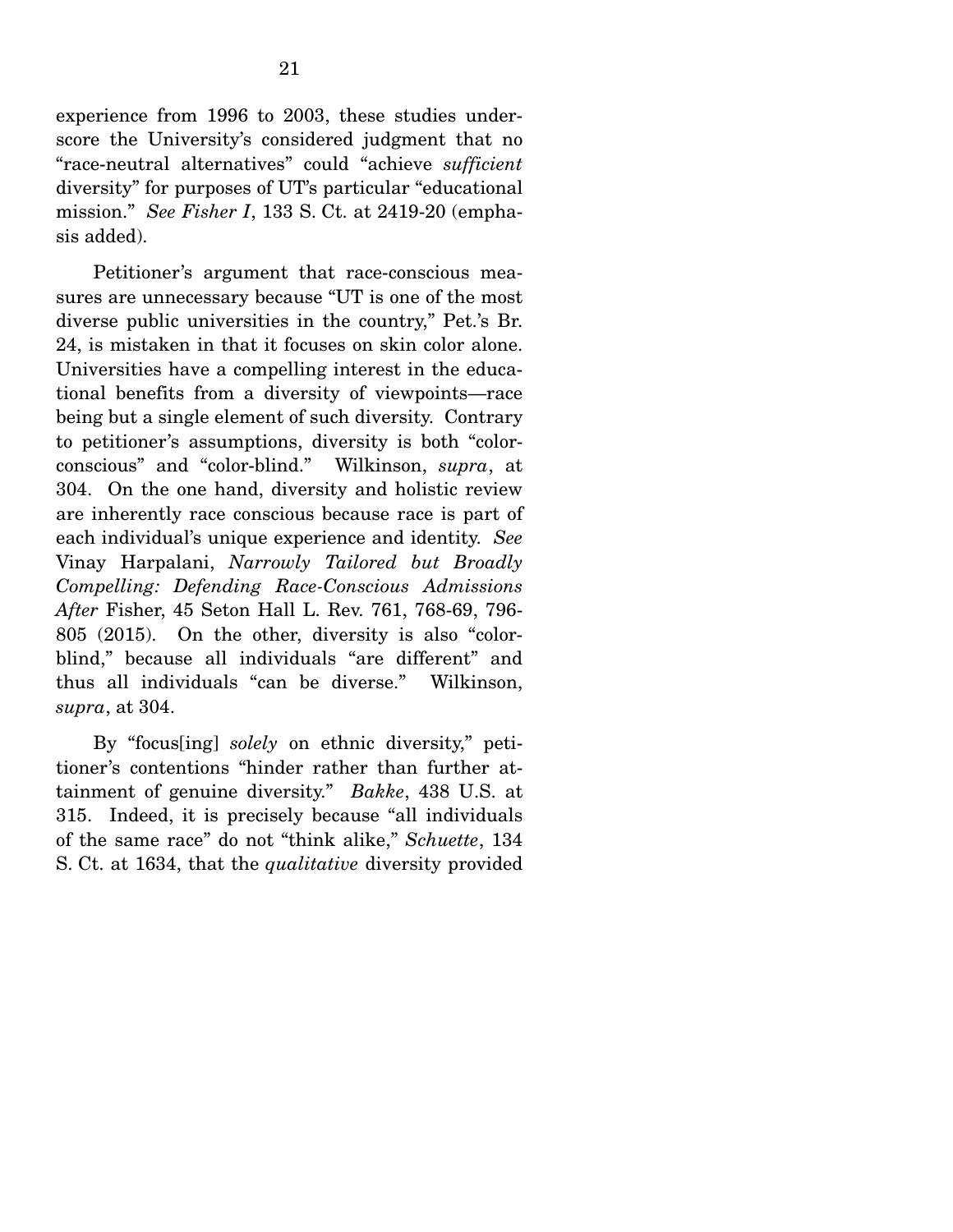by the University of Texas's holistic-review program is necessary to supplement the *quantitative* diversity achieved by the Top 10% Plan.

#### **C. Purportedly "Race Neutral" Alternatives Do Not Achieve Holistic Diversity**

#### *1. The Top 10% Plan is not a "raceneutral" alternative to a holistic admissions program*

 Petitioner argues that "there are numerous other available race-neutral means of achieving" diversity. Pet.'s Br. 47. She points primarily to the Top 10% Plan as a race-neutral alternative that has driven increases in the enrollment of minority students at the University of Texas. *Id.* at 10-11.

 Contrary to petitioner's suggestion that the Top 10% Plan is a race-neutral alternative, that plan does take race into account. As the Fifth Circuit explained, the Top 10% Plan increases diversity solely because of the "de facto segregation of schools in Texas." Pet. App. 32a-33a; *see id.* at 33a-38a & nn.98, 101. Texas developed the Top 10% Plan "against the backdrop of this challenged reality in their effort to achieve a diverse student body." Pet. App. 33a. That is, *conscious of the racial makeup* in Texas schools, the Texas political branches devised the Top 10% Plan as a way to achieve racial diversity, without having to overtly consider race at the point of admission. Thus, contrary to petitioner's assertions, the Top 10% Plan is a deliberately race-conscious program that merely moved the consideration of race from the University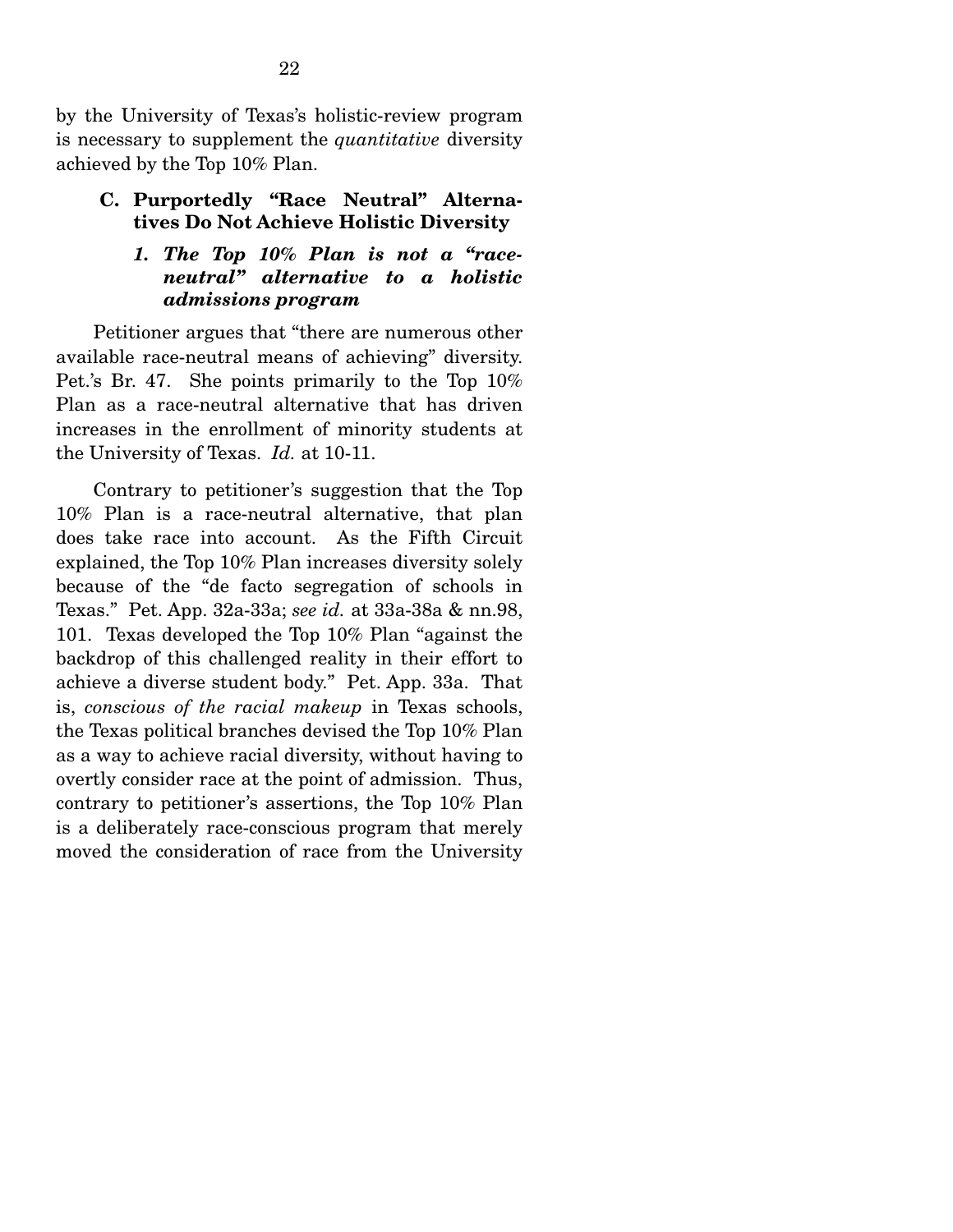of Texas admissions office to a point earlier in time, when Texas officials devised the plan.

 That the Top 10% Plan actually does consider race undermines petitioner's argument that diversity can be achieved through race-neutral means. And if race must be taken into account to attain a diverse class, better to allow schools to do so in the context of a highly individualized, holistic-review process. A percentage plan is a blunt instrument that, at least in Texas, arguably relies more on race than a holistic admissions program. *See* Pet. App. 32a-38a. Yet petitioner agrees that the Top 10% Plan comports with the Constitution. Pet.'s Br. 47 (arguing that Texas should "uncap[ ] the Top 10% Law"). If such a deliberately race-conscious program is Constitutional, then surely so must be the modest consideration of race in a holistic assessment of multiple factors that also bear on the broader diversity needed to achieve the University's educational objectives.

### *2. Holistic admissions programs must be race conscious, else they are not truly holistic*

 There is no dispute that the University of Texas can perform holistic review for the students not admitted under the Top 10% Plan. Rather, petitioner asserts only that the University's holistic review cannot consider race. But race-blind holistic review is not only a contradiction in terms, it is infeasible. *See* Harpalani, *Narrowly Tailored*, *supra*, at 788-90;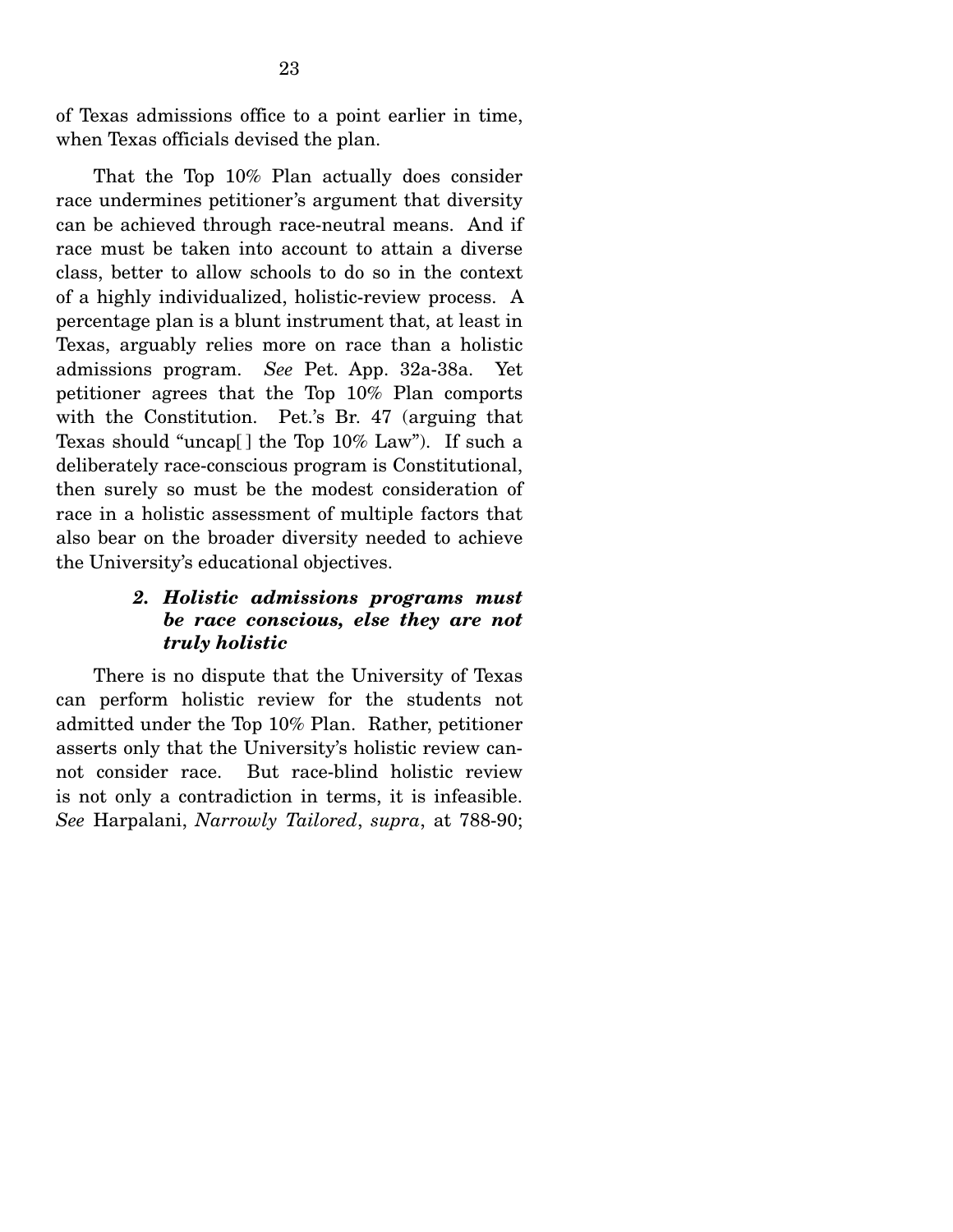Mario L. Barnes, Erwin Chemerinsky, & Angela Onwuachi-Willig, *Judging Opportunity Lost: Assessing the Viability of Race-Based Affirmative Action After* Fisher v. University of Texas, 62 UCLA L. Rev. 272, 290 (2015); Devon W. Carbado & Cheryl I. Harris, *The New Racial Preferences*, 96 Cal. L. Rev. 1139, 1146-48 (2008).

 To be effective, holistic review must be truly *holistic*—that is, it must assess each applicant as an individual to the fullest possible context of his or her life, talents, and experiences. *Grutter*, 539 U.S. at 392-93 (Kennedy, J., dissenting). And because it cannot seriously be disputed that race often provides critical insight into the lives and experiences of applicants, *see Bakke*, 438 U.S. at 317-18 & n.51, holistic review is simply not possible without considering race as one modest factor among many others, *see*  Barnes, Chemerinsky, & Onwuachi-Willig, *supra*, at 290-91. Race and culture remain factors of enormous significance in the totality of one's experiences. Put simply, because peoples' lives are not "color blind," neither can a holistic admissions policy be.

 As long as schools evaluate more than simply test scores and grades, the exclusion of race from consideration is unavoidable as a practical matter. Carbado & Harris, *supra*, at 1146-48. Admissions officers may inadvertently discern an applicant's race many ways—via essays, personal statements, activities, as well as "names which are highly correlated with racial group membership." Vinay Harpalani,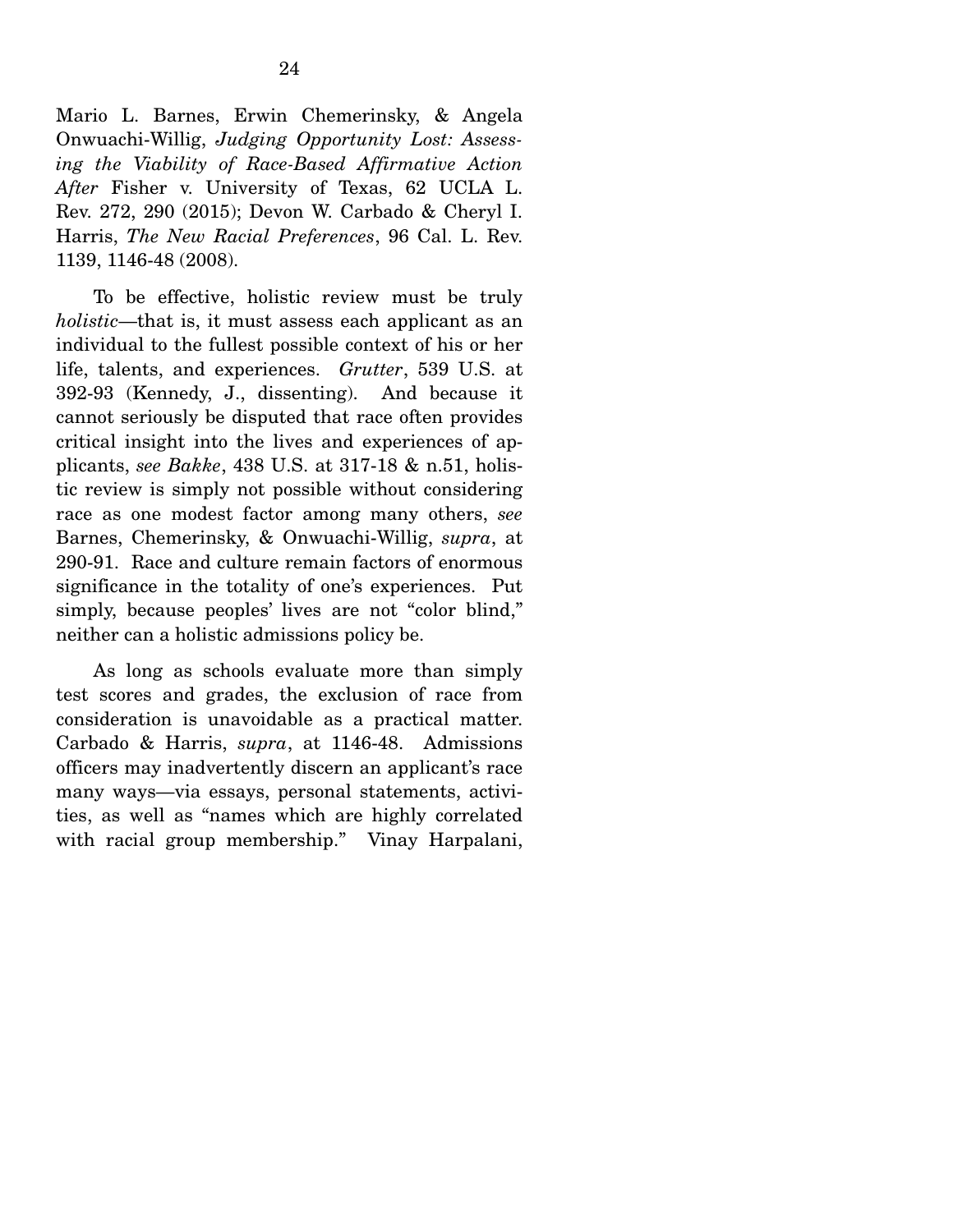Fisher*'s Fishing Expedition*, 15 U. Pa. J. Const. L. Heightened Scrutiny 57, 69 (2013). Consider a college application from an individual who lists youth leadership in his or her African Methodist Episcopal Church as an activity. Or consider an application from a first-generation Latina high-school senior whose personal essay discusses her immigrant parents' experiences and how she learned to thrive in an English-dominated culture even though Spanish is the language spoken at home. If the reader is to conduct holistic review but cannot consider race, the reader is confronted with uncomfortable choices about how to handle these applications.

 Moreover, if the reader cannot consider race, the reader would be confronted with an impossible task, because race affects assessments of individuals consciously or unconsciously, regardless of intentions and any mandate from this Court. As a result, removing the term "race" from the cover of an admissions form does not remove the concept of "race" from the admissions process. Harpalani, *Fishing Expedition*, *supra*, at 69. Social psychology has shown that even when people are instructed to ignore or disregard certain information, "they tend to incorporate it into subsequent judgments nonetheless." Daniel M. Wegner, et al., *Paradoxical Effects of Thought Suppression*, 53 J. Personality & Soc. Psychol. 5, 6-9 (1987); *see also*  Amos Tversky & Daniel Kahneman, *Judgment Under Uncertainty: Heuristics and Biases*, 185 Science 1124 (1974). Just as Dostoevsky's polar bear will occupy the mind of anyone challenged *not* to think about it,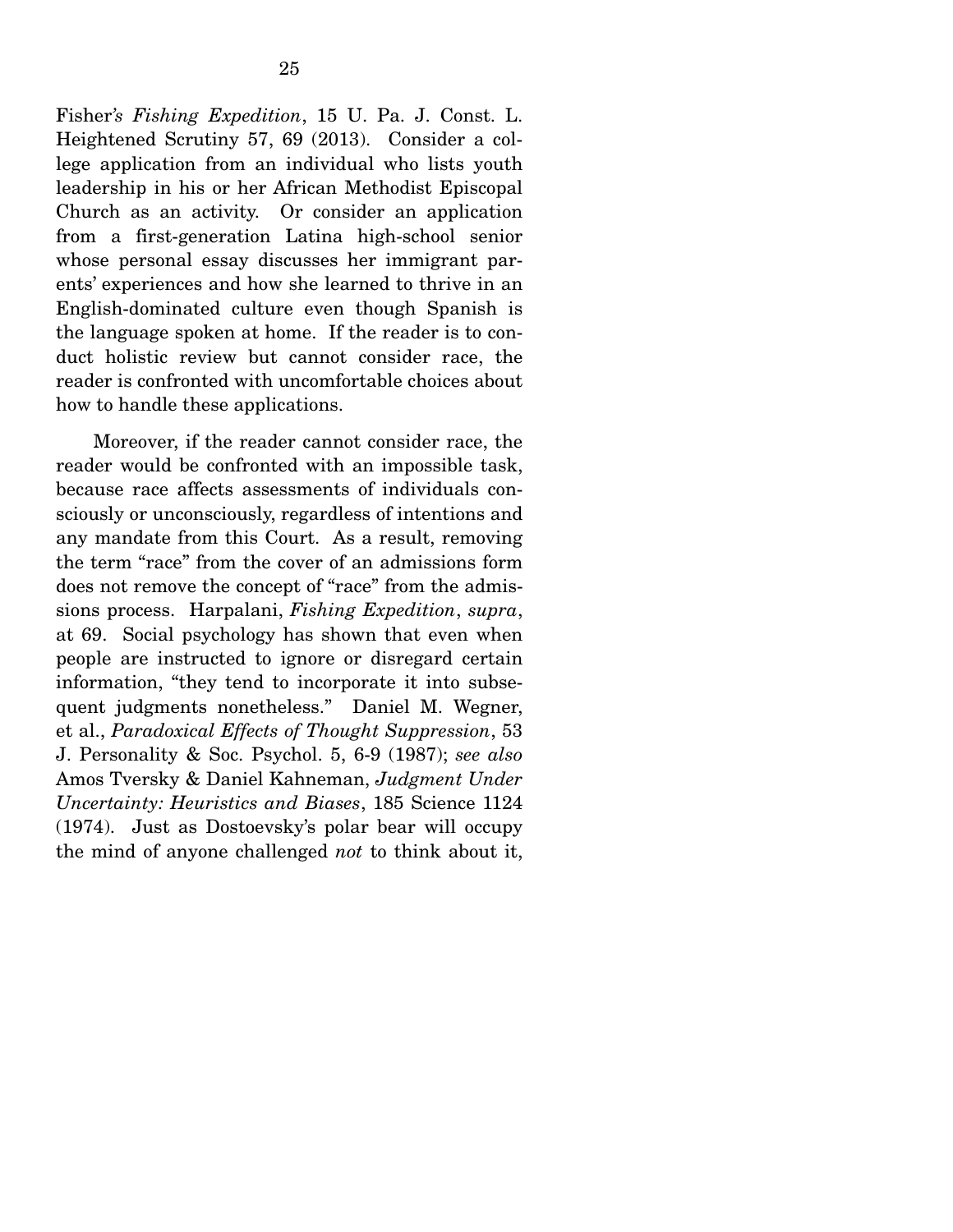so too will the admonition not to think about race generate an unspoken preoccupation with that subject. *See* Linda Hamilton Krieger, *Content of Our Categories: A Cognitive Bias Approach to Discrimination and Equal Employment Opportunity*, 47 Stan. L. Rev. 1161, 1240 (1995).

 Accordingly, "eliminating the express consideration of race" would not "eliminat[e] race itself from the admissions context." Carbado & Harris, *supra*, at 1146. Rather, it would simply turn race into an unstated factor that nonetheless would affect admissions decisions but without the transparency and fairness of including it as an overt factor among many others.

## *3. Eliminating consideration of race from holistic review would penalize applicants for whom race is central to their identities and experiences*

 Despite its seeming neutrality, a rule precluding consideration of race in a holistic admissions process would disadvantage applicants for whom race is a significant part of their application. Like all private speakers, applicants have a protected interest in speaking about race and ethnicity (including their own), and the State generally may not regulate such speech based on its content. *See R.A.V. v. St. Paul*, 505 U.S. 377, 382-83 (1992). But formally race-blind policies not only discount expressions of racial identity based on their content, they also disadvantage applicants whose accomplishments, experiences, and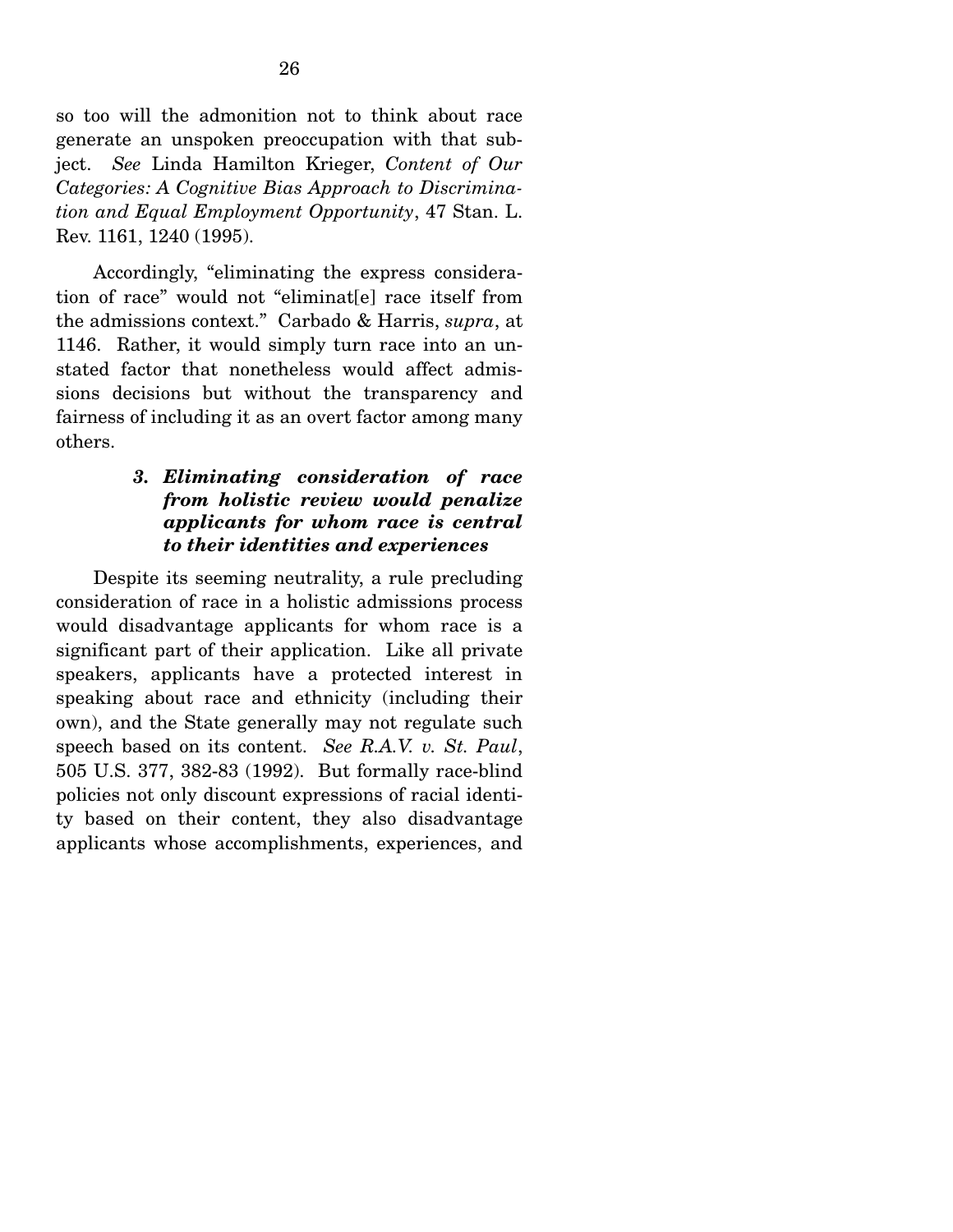talents are best understood in light of their complete identity, including race. Carbado & Harris, *supra*, at 1146-52, 1186, 1191-93.

 As *Bakke* recognized, race is integral to the identity and experiences of many qualified applicants. 438 U.S. at 317 n.51 ("[R]ace can be helpful information in enabling the admission officer to understand more fully what a particular candidate has accomplished—and against what odds." (quotation marks omitted)). Indeed, "the life story of many people—particularly with regard to describing disadvantage—simply does not make sense without reference to race." Carbado & Harris, *supra*, at 1148. Racial identity provides "a fuller picture" of some applicants' backgrounds and thus a clearer understanding of "their merits for admission." Barnes, Chemerinsky, & Onwuachi-Willig, *supra*, at 292-93.

 By excluding such details, however, race-blind policies discourage expressions of racial identity and favor those "applicants who subordinate or suppress their race." Carbado & Harris, *supra*, at 1149. Such policies destroy the communicative impact of certain individuals' achievements and impoverish the admissions process. *See* Barnes, Chemerinsky, & Onwuachi-Willig, *supra*, at 292-93. In doing so, raceblind policies disadvantage "applicants for whom race is a fundamental part of their sense of self," and privilege those "applicants who (a) view their racial identity as irrelevant or inessential and (b) make no express mention of it in the application process." Carbado & Harris, *supra*, at 1148-49.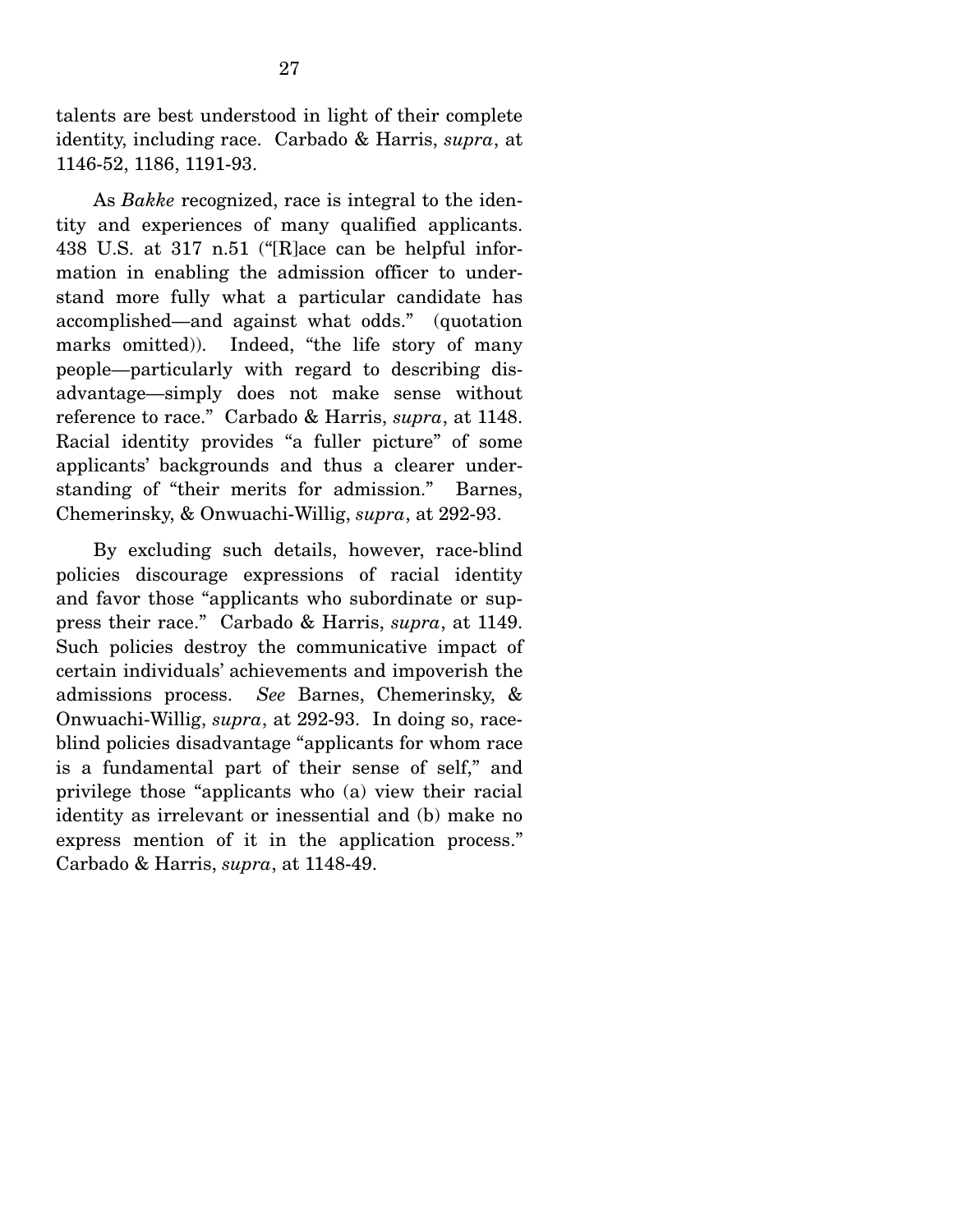To be sure, race-blind policies do not, by their literal terms, prohibit discussion of race. But such policies nonetheless tell applicants that only certain aspects of their identity are worth considering—and that the State will define for them what aspects will matter. *Ibid.* This Court's decisions do not permit such intrusions on "the individual's right to selfdefine." Guy-Uriel E. Charles, *Racial Identity, Electoral Structures, and the First Amendment Right of Association*, 91 Cal. L. Rev. 1209, 1222 (2003); *see also Bakke*, 438 U.S. at 317-18 (stressing that the unique qualifications expressed in an individual's application must be placed "on the same footing for consideration").

 Indeed, just as individuals may not be "forced to live under a state-mandated racial label," *Parents Involved*, 551 U.S. at 797 (Kennedy, J., concurring), neither should they be forced to endure a statemandated label that overtly devalues their racial identity, *see* Carbado & Harris, *supra*, at 1213-14. "Under our Constitution the individual, child or adult, can find his own identity, can define her own persona, without state intervention." *Parents Involved*, 551 U.S. at 797 (Kennedy, J., concurring). After all, "the right to define one's own concept of existence" and "personhood" would be meaningless were such views "formed under compulsion of the State." *Lawrence v. Texas*, 539 U.S. 558, 574 (2003) (quotation marks omitted). Yet this is precisely what petitioner seeks, by requiring applicants to public institutions of higher learning to eliminate or mask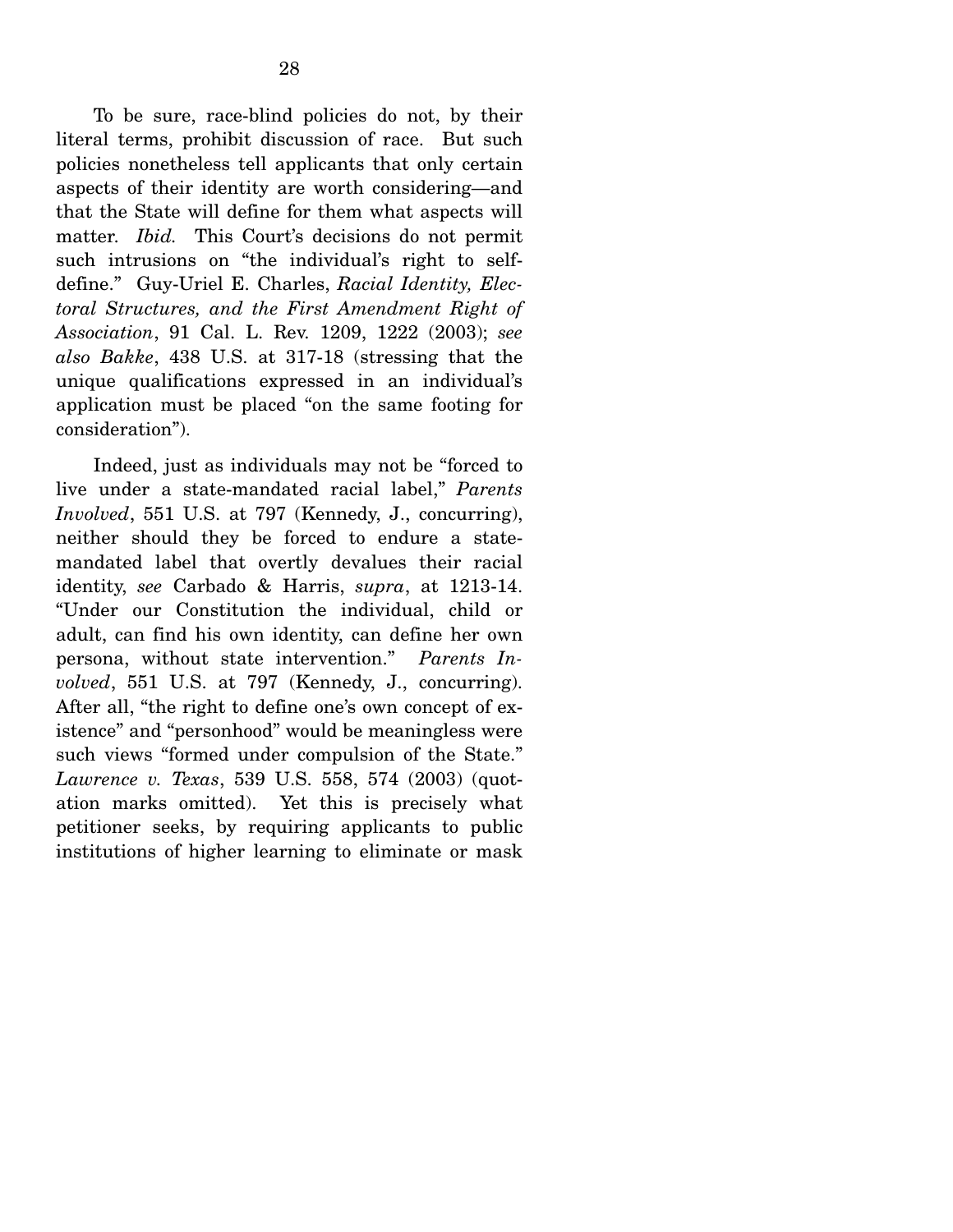their race when presenting their individual "personhood" for consideration for admission. Regardless of whether the Constitution permits such an imposition, it certainly cannot be read to *require* it. *See Bartlett v. Strickland*, 556 U.S. 1, 25 (2009) (plurality op.) (reasoning that it would be a sad "irony" if the Equal Protection Clause "were interpreted to entrench racial differences").

## **III. EVEN IF THE UNIVERSITY OF TEXAS'S PLAN IS NOT NARROWLY TAILORED, CON-SIDERATION OF RACE MUST BE PER-MITTED IN OTHER CIRCUMSTANCES**

 Regardless of what the Court decides about the University of Texas's holistic-review admissions policy, this Court should reiterate that other institutions of higher learning—particularly law schools and other professional schools—may be permitted to consider race in admissions, as this Court held in *Bakke* and *Grutter*.

 As discussed in Part I.C, law schools have a particularly compelling interest in having diverse student bodies. As amicus's members can attest from experience, legal doctrines take on new meaning when applied in different contexts, and student diversity significantly helps students understand legal issues from different perspectives. Moreover, law schools must train students to see legal issues from all sides, in order to strengthen the quality of their arguments. And law schools must prepare students for an increasingly global and diverse world.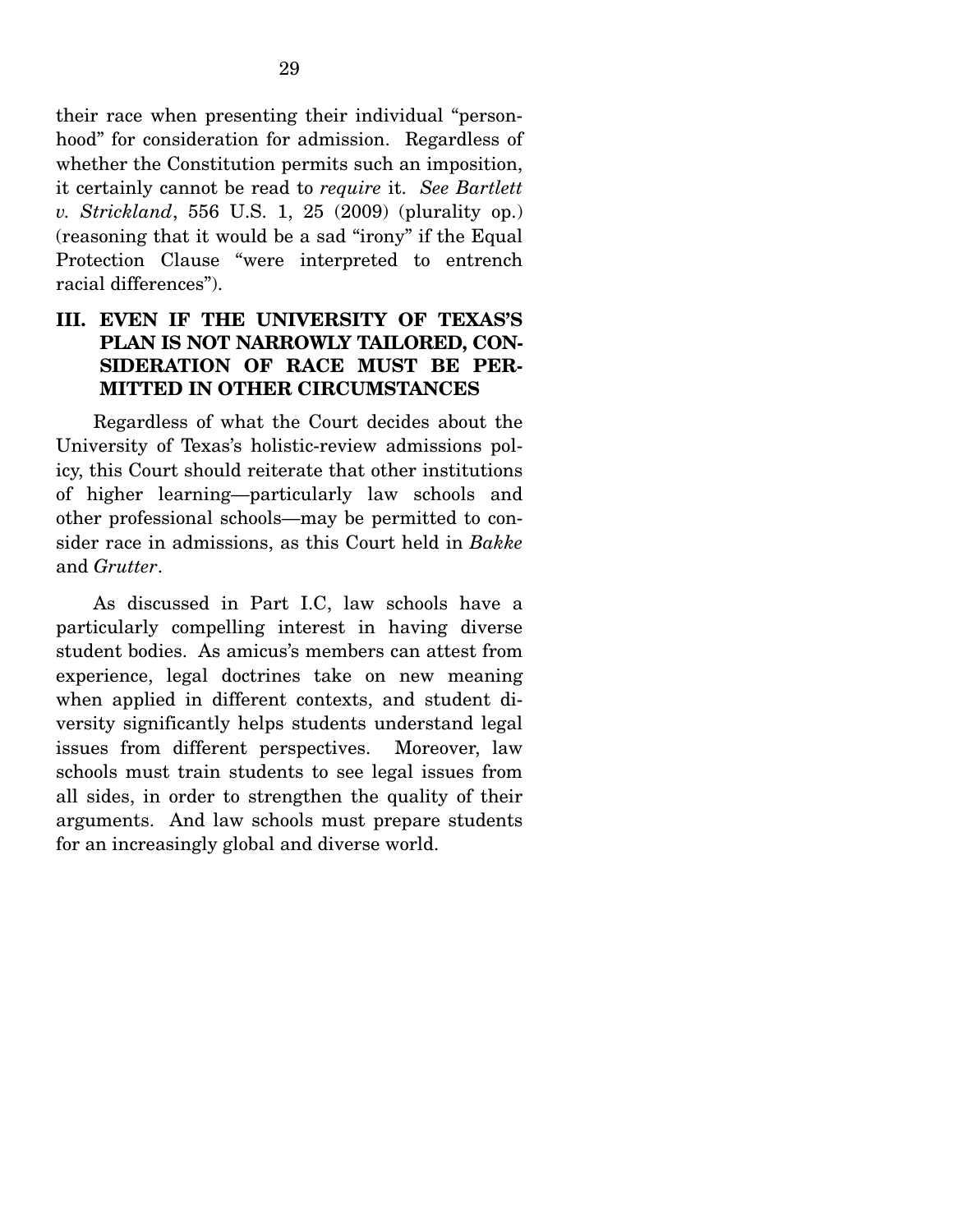But percentage plans do nothing to further graduate and professional schools' compelling need for diversity because such schools do not draw students from a fixed geographic area in which the racial makeup of schools is highly concentrated. Thus, even if the University of Texas's percentage plan is deemed an adequate "race-neutral alternative," this Court should not disturb the fundamental rule of *Bakke* and *Grutter*. Race-conscious admissions policies may still be necessary to achieve diversity at many, if not most, law schools and other institutions of higher learning.

 Because diversity is nuanced and many faceted, the blunt tools of a percentage plan cannot alone achieve meaningful educational diversity in all circumstances. Different universities in different states must be free to tailor their admissions programs to meet their own demographics, financial resources, and educational objectives. Courts are not equipped to fashion these policies, and the judicial process is not equipped to evaluate such policies on an ongoing basis, as universities can and must. *See Parents Involved*, 551 U.S. at 798 (Kennedy, J., concurring) (noting the importance of "the creativity of experts" and "administrators" in "continuing the important work of bringing together students of different racial, ethnic, and economic backgrounds").

 Fidelity to precedent is particularly salient here given the reliance interests at stake. Law schools and universities across the Nation have indisputably adopted race-conscious policies partly in reliance on this Court's decisions in *Grutter* and *Bakke*. *See*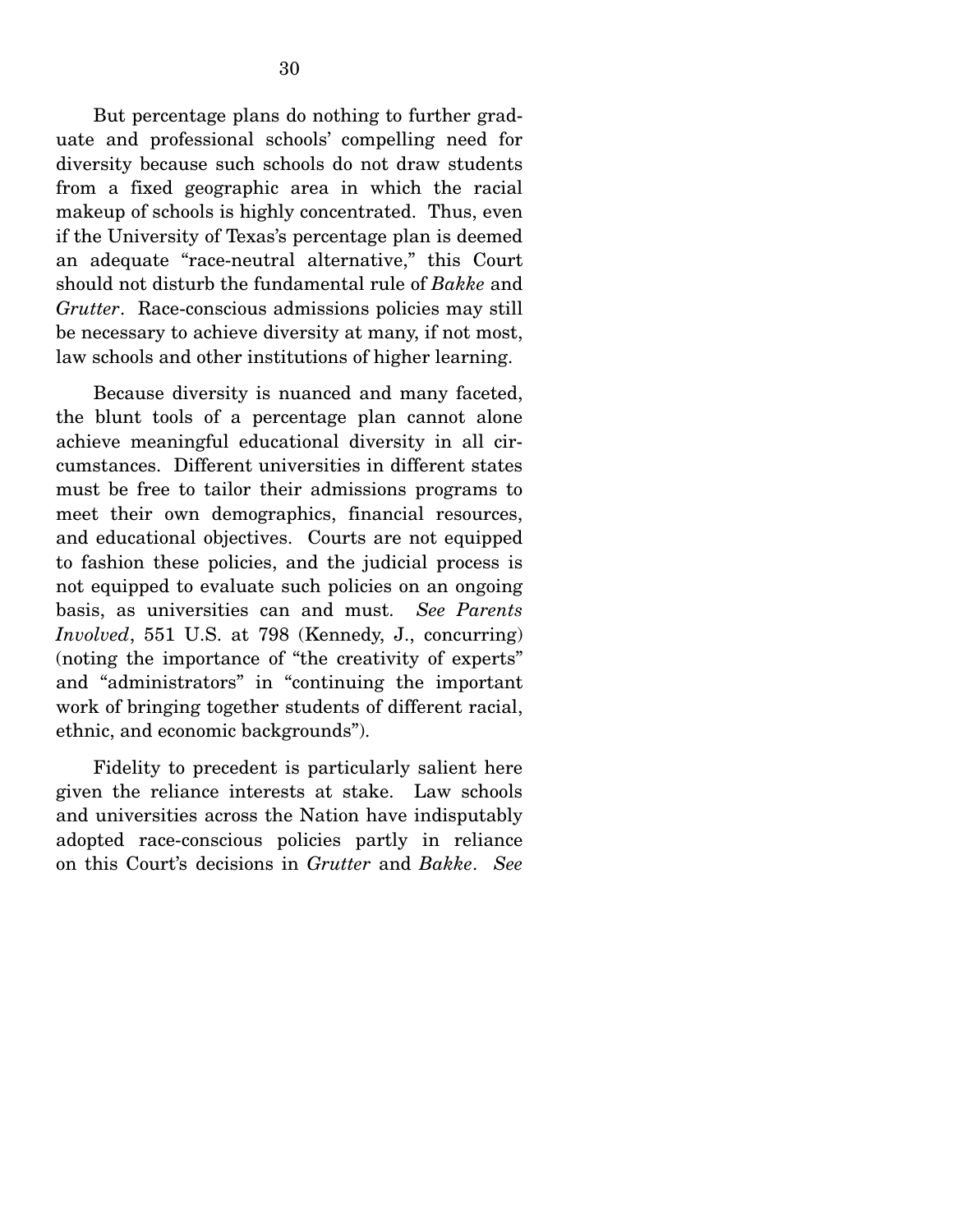*Fisher I*, 133 S. Ct. at 2416; Pet.'s Br. 48 (acknowledging that the University of Texas, like many schools, understood *Grutter* to permit "incorporation of race into admissions decisions as long as the system is 'holistic' "). Public institutions have carefully studied this Court's decisions to determine how they could achieve diversity's educational benefits while still comporting with the Constitution's requirements. Amicus's members have been involved in helping to painstakingly craft law-school-admissions programs that take race into account without assigning race any numerical score.

 Colleges and universities are ill prepared to develop new strategies for boosting diversity in admissions without considering race. In a recent survey of admissions directors, only 6% reported that their institution had created a specific plan for how it would handle admissions if this Court were to limit or ban considering race in admissions. 2015 Inside Higher Ed. Survey of College & University Admissions Directors, at 26, https://www.insidehighered.com/system/ files/media/booklet-admission-survey-2015.pdf.

 In light of the important reliance interests of school administrators and professors throughout the Nation, *stare decisis* demands that this Court follow its decisions permitting race-conscious admissions policies. *See Kimble v. Marvel Entertainment, LLC*, 135 S. Ct. 2401, 2410 (2015). Indeed, *Grutter*'s central holding reflects a stable constitutional rule that dates back more than 35 years. Since *Bakke*, it has been understood that the Constitution permits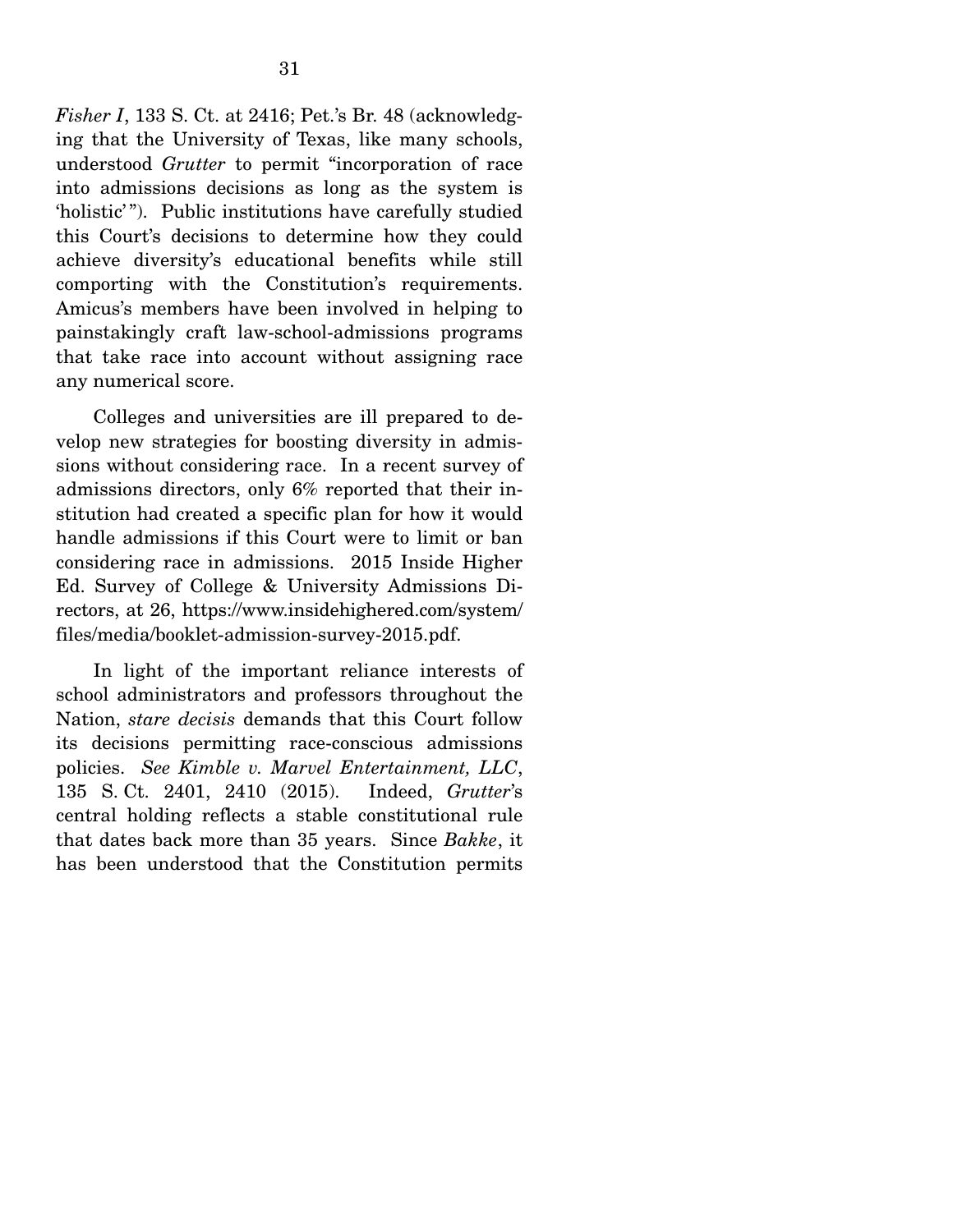universities to "use race as *one* factor in deciding to admit students so long as other factors are also used in an effort to achieve diversity in the student body." Robert J. Bork, *A Murky Future*, 2 Reg. 36 (1978). Over time, that decision's core has been clarified and refined in the crucible of subsequent decisions, *see*  Akhil Reed Amar & Neal Kumar Katyal, Bakke*'s Fate*, 43 UCLA L. Rev. 1745, 1754-80 (1996), and this Court's reaffirmations of *Bakke*'s core principle have engendered the reliance of university administrators and state legislators.

 Hence, as petitioner tacitly recognizes, a ruling against the University of Texas would upend diversity measures that "have become a standard element of admissions systems of universities throughout the country." Pet.'s Br. 48. As one university president put it, a decision "that it's unconstitutional to consider race at all will have domino effects across the whole country, and will sweep across private universities as well as public ones." Tamar Lewin & Richard Pérez-Peña, *Colleges Brace for Uncertainty as Court Reviews Race in Admissions*, N.Y. Times (July 1, 2015), at A14. Indeed, "[k]nocking out" the University of Texas's "present system in favor of a strictly enforced color-blind norm would cause a huge upheaval in a system that" can be better adjusted "by administrators on campus." Richard A. Epstein, *The Classical Liberal Constitution* 539 (2013).

 In addition, *stare decisis* is not simply a means of preserving reliance interests; its stabilizing force has independent constitutional weight. Charles Fried,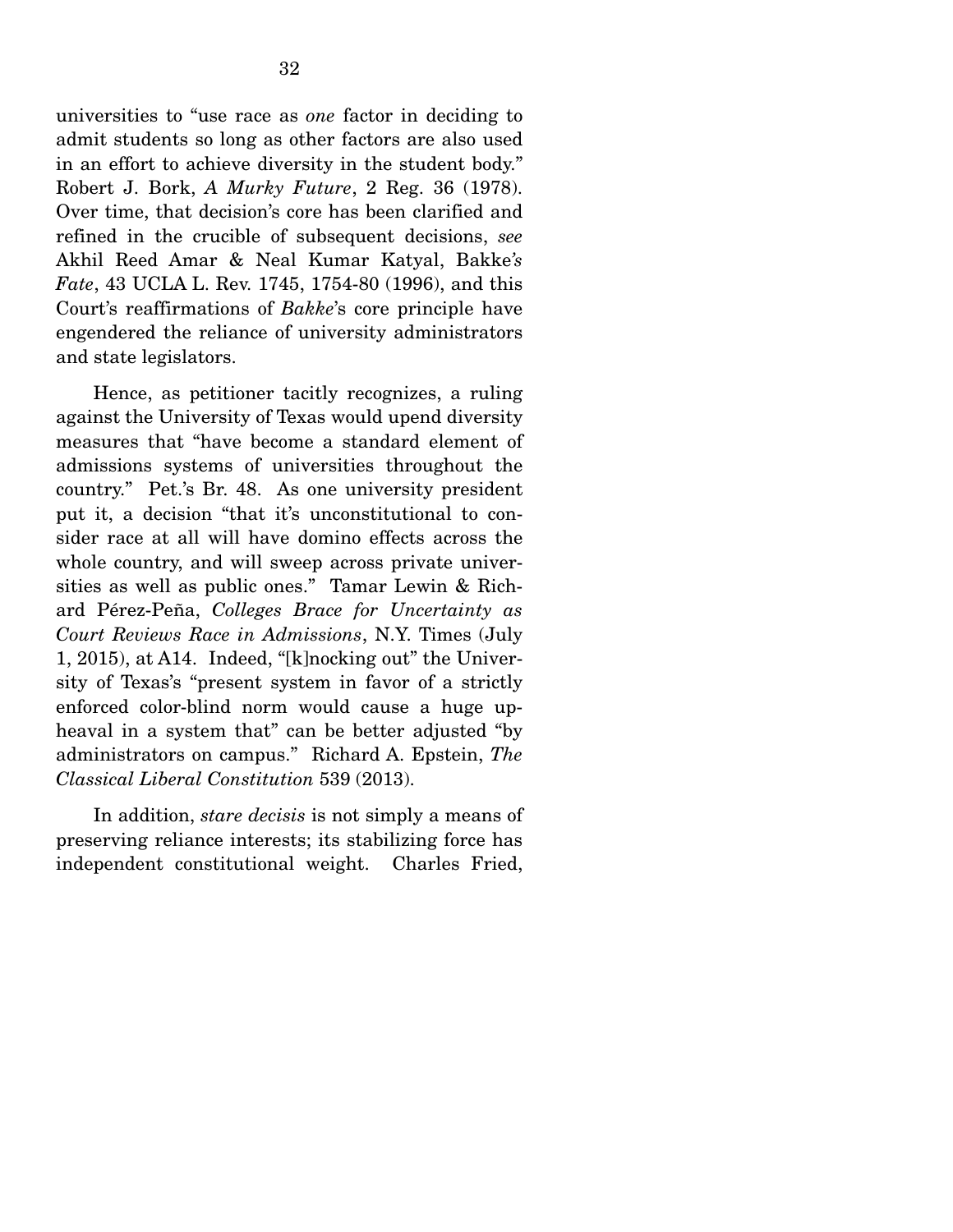*Saying What The Law Is* 241 (2004) (reasoning that, unless "the Court is in fact constrained by doctrine," "there is no constitutional law; there are only constitutional decisions"). As Justice Powell stressed in *Bakke*, the "consistent application of the Constitution from one generation to the next" is "a critical feature of its coherent interpretation." 438 U.S. at 299. Constitutional decisions take "root[ ] throughout the community" and provide "continuity over significant periods of time." *Ibid.* Accordingly, this Court "ha[s] always required" a "special justification" for overruling constitutional precedent. *Dickerson v. United States*, 530 U.S. 428, 443-44 (2000).

 But here, no special justification exists for overruling the central principle of *Bakke* and *Grutter*. As many have noted, *Bakke* stands as a "superprecedent" in that (1) "[i]t is a well tested precedent in court," (2) "it has become the foundation for legal doctrine," and (3) "there has been substantial societal reliance in the U.S. and even abroad." Mark S. Kende, *Is* Bakke *Now a Super-Precedent and Does it Matter? The U.S. Supreme Court's Updated Constitutional Approach to Affirmative Action in* Fisher, 16 U. Pa. J. Const. L. Heightened Scrutiny 15, 24 (2013). Thus, given the "venerability" of *Bakke* and "the difficulty of changing, or even clearly identifying, the intervening law that has been based on [it]," this Court should affirm that decision and its progeny. *Cf. Pennsylvania v. Union Gas Co.*, 491 U.S. 1, 34 (1989) (Scalia, J., concurring in part and dissenting in part).